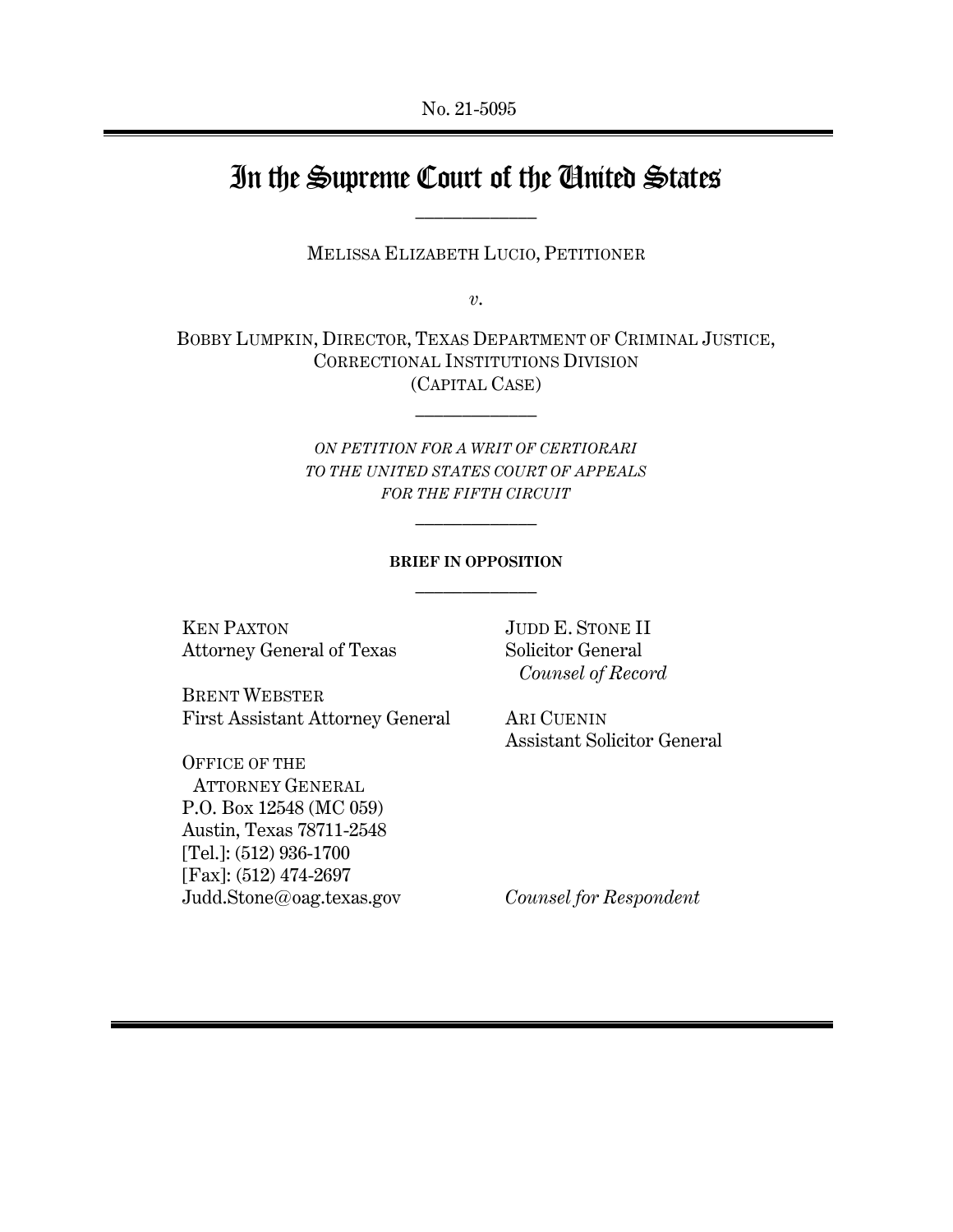### <span id="page-1-1"></span>**QUESTIONS PRESENTED**

<span id="page-1-0"></span>Two-year-old Mariah Alvarez suffered a fatal head injury at the hands of her mother, the petitioner in this case. During a videotaped interrogation, petitioner admitted beating Mariah, biting her, and pinching her vagina, but denied the fatal head injury.

The trial court prohibited petitioner from attacking the veracity of her own statements with expert testimony from a psychologist and a social worker. Petitioner did not argue that excluding her experts violated her right to present a complete defense. *See Crane v. Kentucky*, 476 U.S. 683 (1986), *Chambers v. Mississippi*, 410 U.S. 284 (1973). On direct appeal, petitioner argued that excluding her experts violated *Crane* by precluding arguments that she confessed involuntarily. The Texas Court of Criminal Appeals (CCA) disagreed. In state-habeas proceedings, petitioner raised another complete-defense claim disclaiming *Crane*, instead arguing that the exclusion precluded a defense that she lacked the propensity for abuse. The CCA denied relief.

The district court denied federal-habeas relief. Applying the Antiterrorism and Effective Death Penalty Act (AEDPA), the en banc Fifth Circuit affirmed the judgment. A majority agreed that "current, clearly established Supreme Court authority" precluded the court from rejecting the state-court result. Pet. App. 40a. The question presented is:

Whether AEDPA's relitigation bar, 28 U.S.C. § 2254(d)(1), precludes relief on petitioner's claim that the state trial court's exclusion of guilt-phase testimony from two credibility experts violated the right to present a complete defense because the state-court adjudication of that claim did not unreasonably apply clearly established federal law?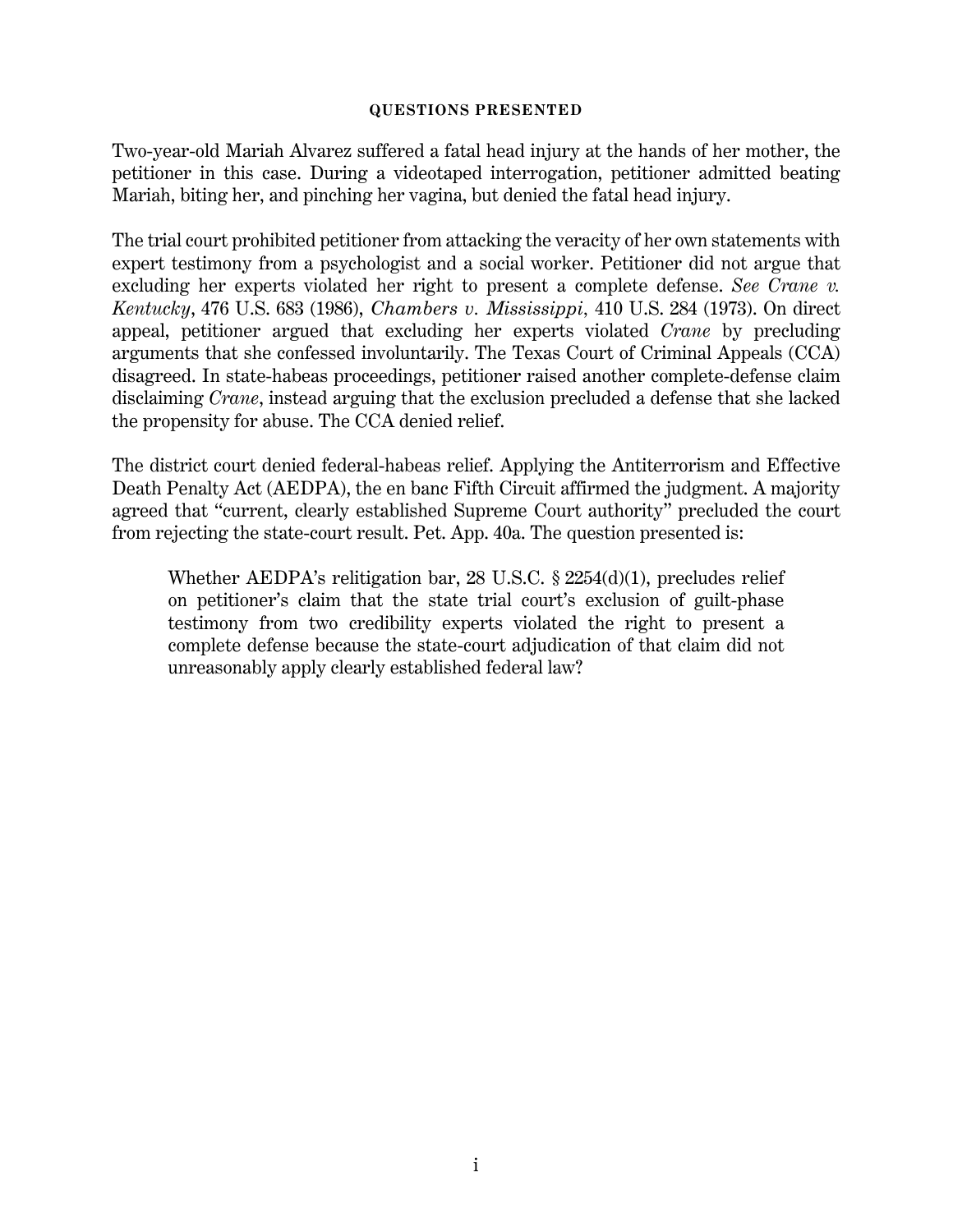# **TABLE OF CONTENTS**

| I.                                                                                  |
|-------------------------------------------------------------------------------------|
| A.                                                                                  |
| <b>B.</b>                                                                           |
| The en banc Fifth Circuit correctly affirmed the denial of habeas relief. 16<br>II. |
| А.                                                                                  |
| <b>B.</b>                                                                           |
| III.                                                                                |
| A.                                                                                  |
|                                                                                     |
|                                                                                     |
| <b>B.</b><br>Petitioner's shifting claim presents significant vehicle problems28    |
| C.                                                                                  |
|                                                                                     |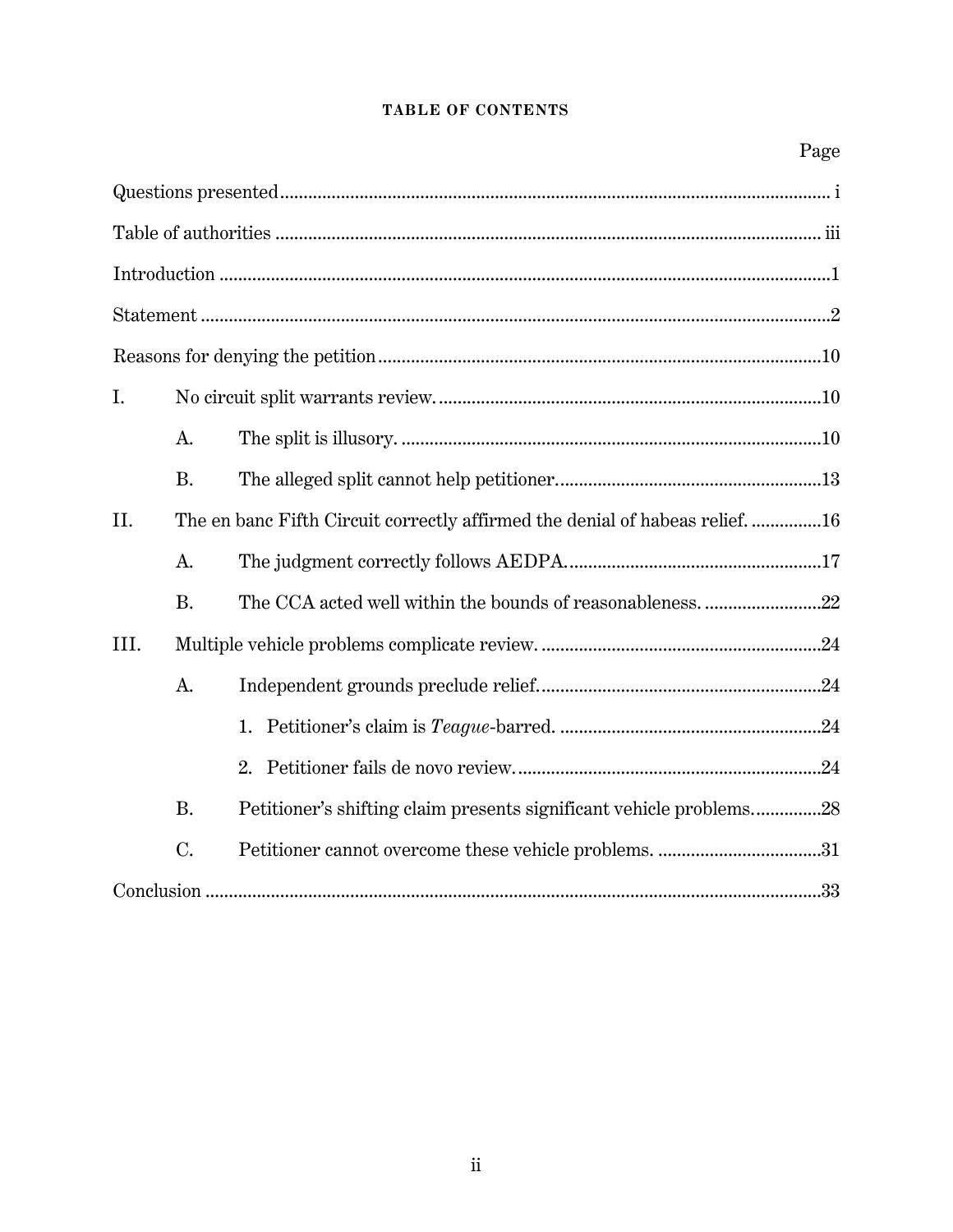## TABLE OF AUTHORITIES

<span id="page-3-0"></span>

|                                          | Page(s) |
|------------------------------------------|---------|
| Cases:                                   |         |
| Boyer v. Vannoy,                         |         |
|                                          |         |
| Brecht v. Abrahamson,                    |         |
|                                          |         |
| California v. Trombetta,                 |         |
| Carey v. Musladin,                       |         |
| Chambers v. Mississippi,                 |         |
|                                          |         |
| Chia v. Cambra,                          |         |
| Crane v. Kentucky,                       |         |
|                                          |         |
| Cullen v. Pinholster,                    |         |
|                                          |         |
| Daubert v. Merrell Dow Pharmaceuticals,  |         |
| Davis v. Ayala,                          |         |
|                                          |         |
| E.I. du Pont de Nemours Co. v. Robinson, |         |
|                                          |         |
| Early v. Packer,                         |         |
|                                          | .22     |
| Edwards v. Vannoy,                       |         |
|                                          | .24     |
| <i>Estelle v. McGuire,</i>               |         |
|                                          |         |
| <i>Ferensic v. Birkett,</i>              |         |
| Fieldman v. Brannon,                     |         |
|                                          |         |
| Fortini v. Murphy,                       |         |
| Gagne v. Booker,                         |         |
|                                          |         |
| Goeke v. Branch,                         |         |
|                                          |         |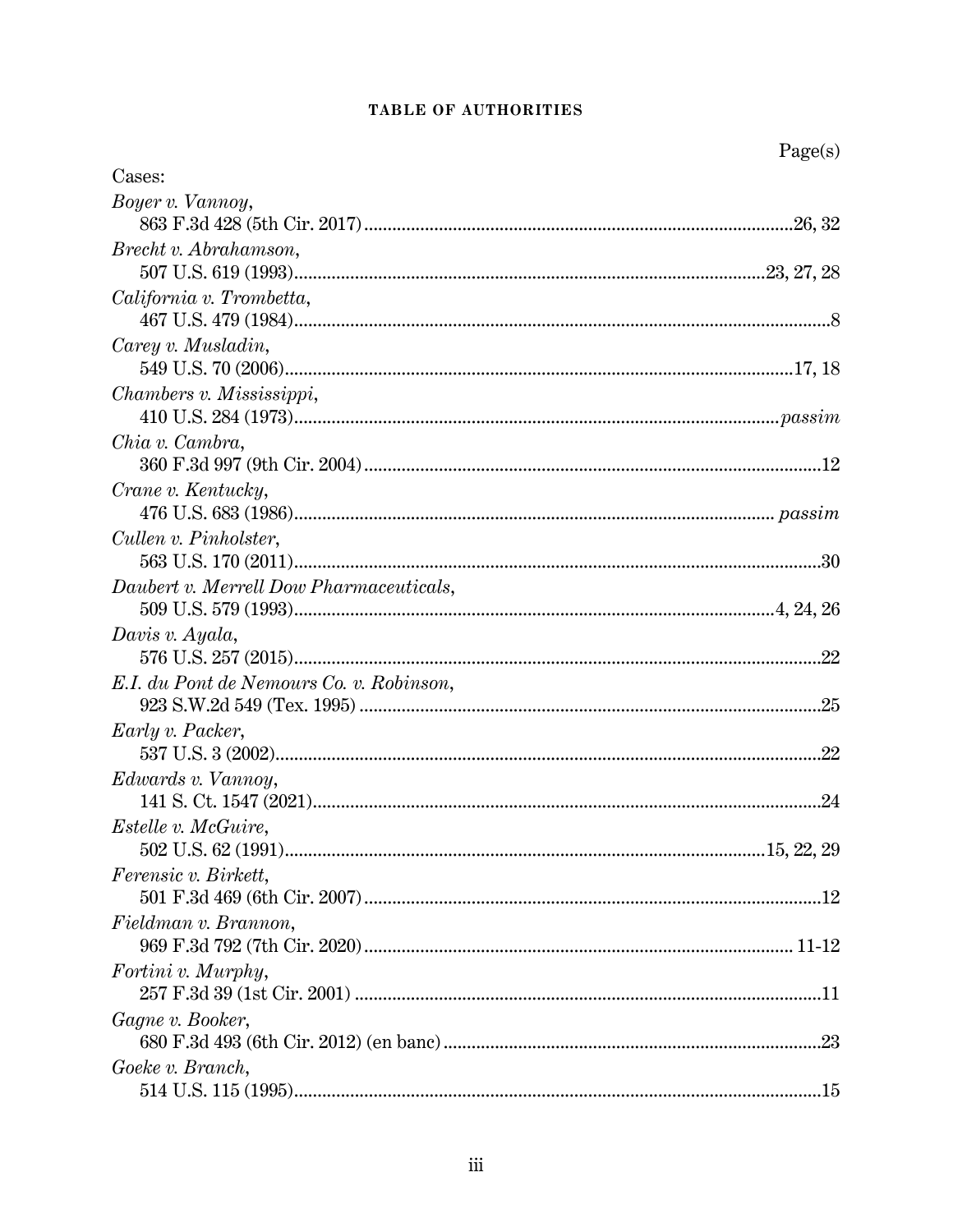| Grant v. Royal,               |  |
|-------------------------------|--|
| Green v. Georgia,             |  |
| Guinn v. Kemna,               |  |
| <i>Harrington v. Richter,</i> |  |
| Holmes v. South Carolina,     |  |
| Horn v. Banks,                |  |
| Johnson v. Williams,          |  |
| Kittelson v. Dretke,          |  |
| Kubsch v. Neal,               |  |
| Kumho Tire Co. v. Carmichael, |  |
| Lewis v. Jeffers,             |  |
| Loza v. Mitchell,             |  |
| Lucio v. Davis,               |  |
| Lucio v. State,               |  |
| Lucio v. Texas,               |  |
| Lunbery v. Hornbeak,          |  |
| Montana v. Egelhoff,          |  |
| Moses v. Payne,               |  |
| Nevada v. Jackson,            |  |
| O'Dell v. Netherland,         |  |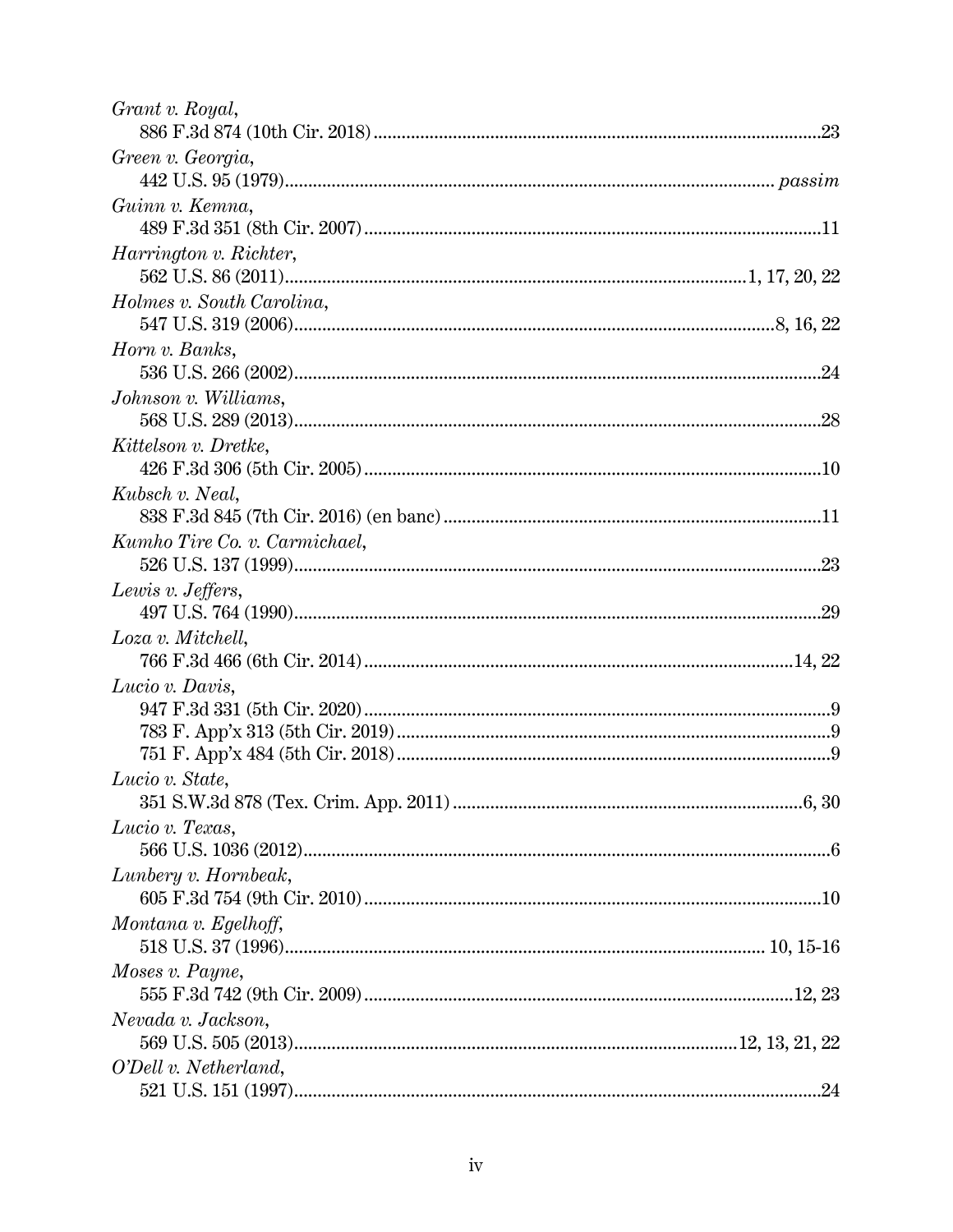| Parker v. Matthews,                       |  |
|-------------------------------------------|--|
| Perry v. Rushen,                          |  |
|                                           |  |
| Picard v. Connor,                         |  |
|                                           |  |
| Pittman v. Sec'y, Florida Dep't of Corr., |  |
| Renico v. Lett,                           |  |
|                                           |  |
| Richardson v. Kornegay,                   |  |
| Rock v. Arkansas,                         |  |
|                                           |  |
| Rose v. Baker,                            |  |
|                                           |  |
| Rucker v. Norris,                         |  |
|                                           |  |
| Savage v. Dist. Attorney,                 |  |
|                                           |  |
| Scrimo v. Lee,                            |  |
|                                           |  |
| Sexton v. Beaudreaux,                     |  |
|                                           |  |
| Shinn v. Kayer,                           |  |
|                                           |  |
| Stewart v. Winn,                          |  |
|                                           |  |
| Teague v. Lane,                           |  |
|                                           |  |
| Tex. Democratic Party v. Abbott,          |  |
|                                           |  |
| Troy v. Sec'y, Fla. Dep't of Corr.,       |  |
|                                           |  |
| United States v. Hall,                    |  |
|                                           |  |
| United States v. Scheffer,                |  |
|                                           |  |
| Vasquez v. Hillery,                       |  |
|                                           |  |
| Washington v. Texas,                      |  |
|                                           |  |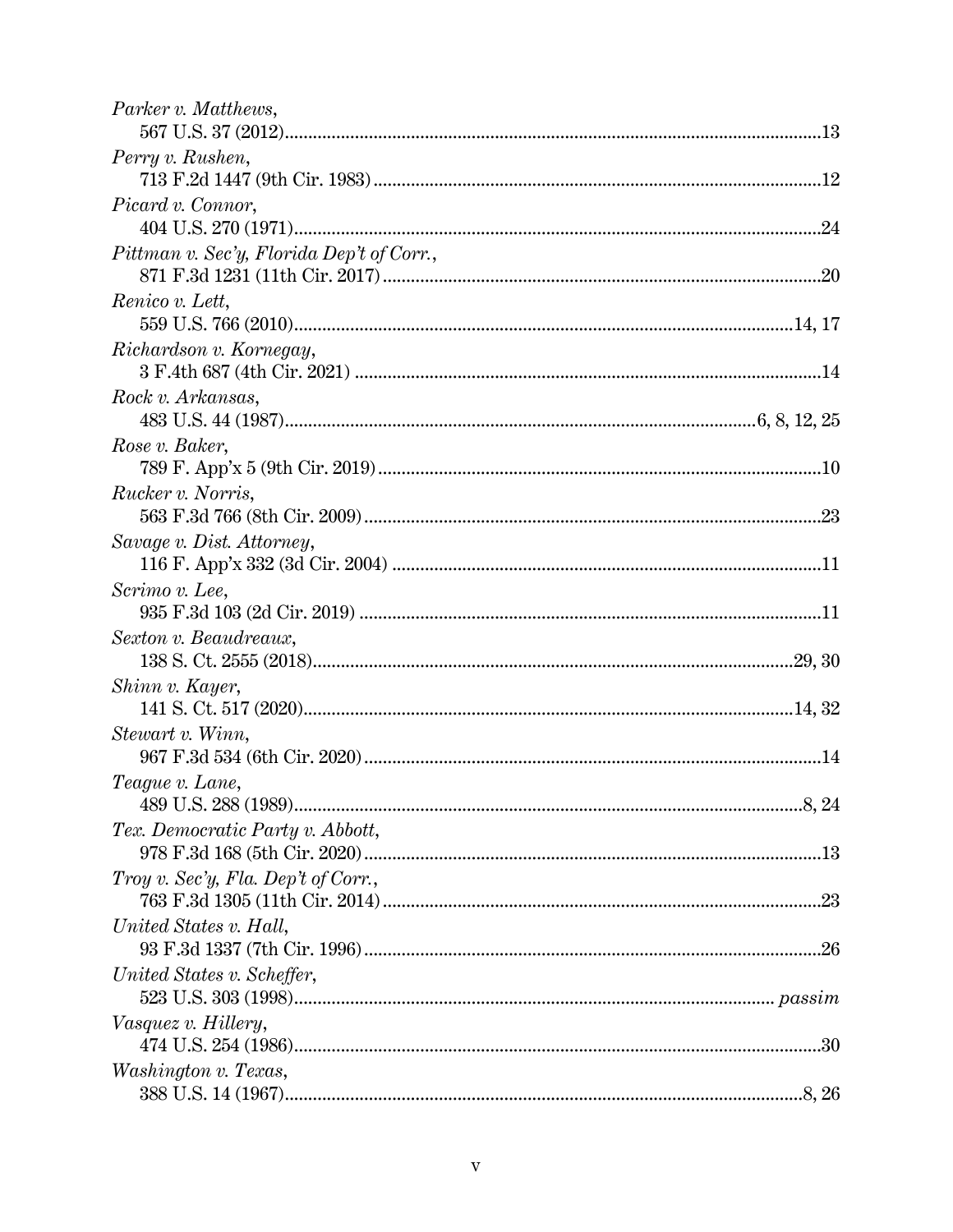| White v. Woodall,          |  |
|----------------------------|--|
|                            |  |
| Williams v. Taylor,        |  |
|                            |  |
| Wilson v. Sellers,         |  |
|                            |  |
| Woods v. Etherton,         |  |
|                            |  |
| Yarborough v. Alvarado,    |  |
|                            |  |
| <b>Statutes and Rules:</b> |  |
|                            |  |
|                            |  |
|                            |  |
|                            |  |
|                            |  |
|                            |  |
|                            |  |
|                            |  |
|                            |  |
|                            |  |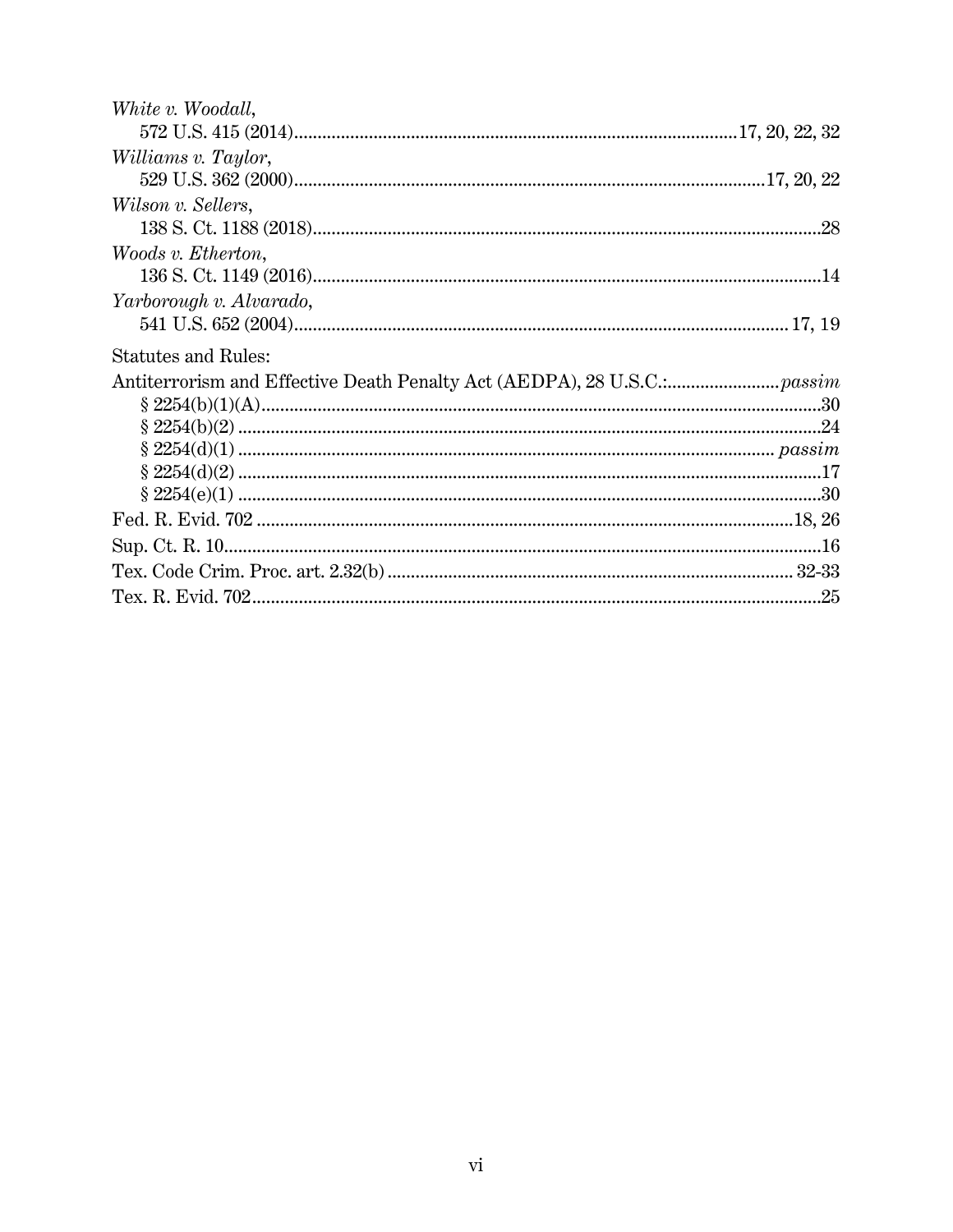# In the Supreme Court of the United States  $\frac{1}{2}$

No. 21-5095

MELISSA ELIZABETH LUCIO, PETITIONER

*v*.

BOBBY LUMPKIN, DIRECTOR, TEXAS DEPARTMENT OF CRIMINAL JUSTICE, CORRECTIONAL INSTITUTIONS DIVISION (CAPITAL CASE)

 $\mathcal{L}_\text{max}$ 

*ON PETITION FOR A WRIT OF CERTIORARI TO THE UNITED STATES COURT OF APPEALS FOR THE FIFTH CIRCUIT* 

 $\frac{1}{2}$ 

# **BRIEF IN OPPOSITION**  $\frac{1}{2}$

#### <span id="page-7-1"></span>**INTRODUCTION**

<span id="page-7-0"></span>The Court should reject petitioner's attempt to relitigate a claim in violation of AEDPA. Petitioner contends that excluding guilt-stage testimony from a psychiatrist and a social worker about her purportedly false confession violated petitioner's right to present a complete defense. This Court has recognized a general right to present a complete defense. But this Court has not sufficiently established the contours of that right to render the state court's rejection of petitioner's claim *unreasonable*. AEDPA precludes relief because petitioner identifies no "error well understood and comprehended in existing law beyond any possibility for fairminded disagreement." *Harrington v. Richter*, 562 U.S. 86, 103 (2011). There is no circuit split to resolve, no misapplication of AEDPA to correct, and no way to address the question presented without numerous vehicle problems.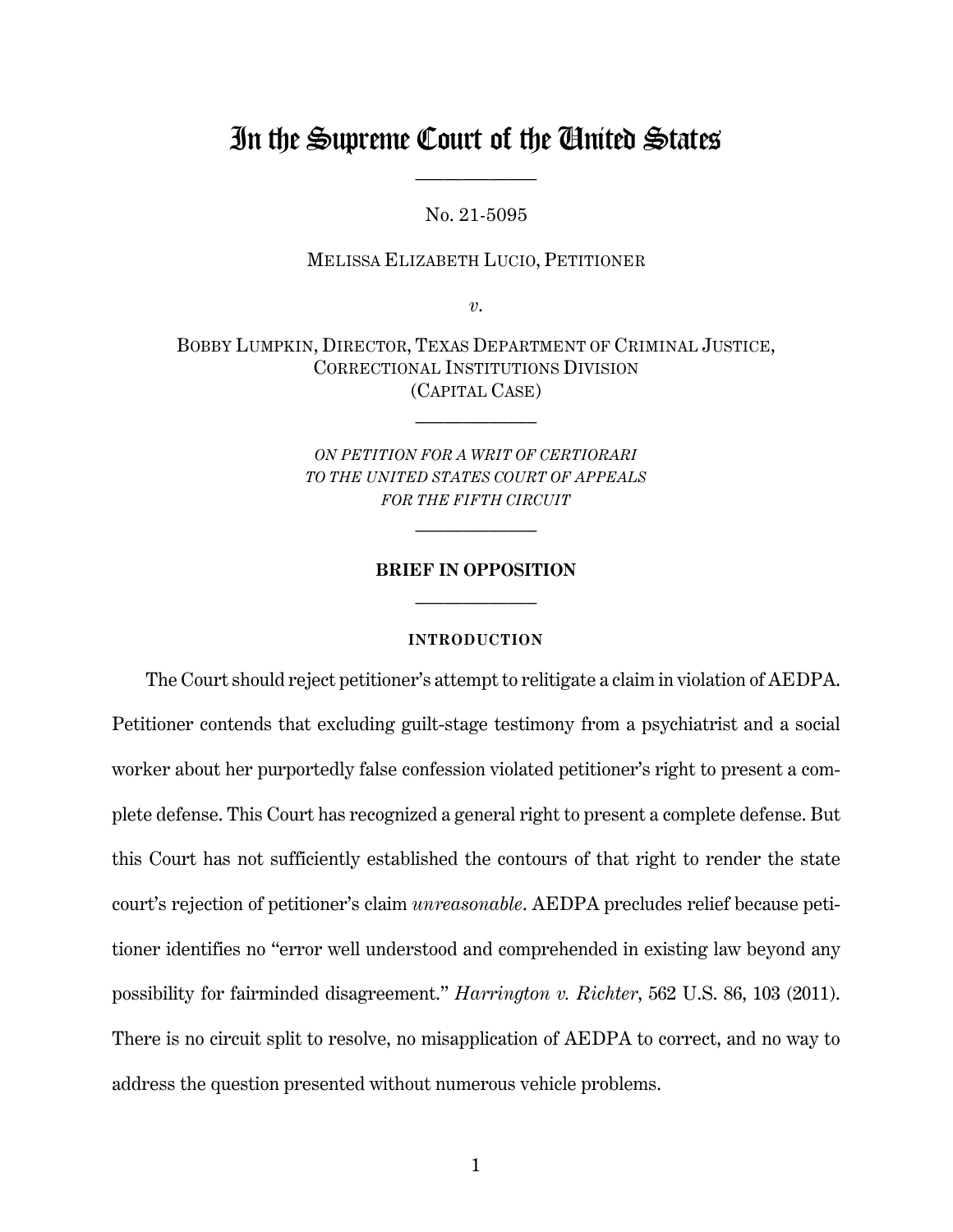#### **STATEMENT**

<span id="page-8-0"></span>**1.** Petitioner's two-year-old daughter Mariah was taken to the ER on Saturday, Febru-ary [1](#page-8-1)7, 2007, and pronounced dead shortly thereafter. R.14812-13.<sup>1</sup> Paramedics found Mariah unattended on the living-room floor of the home petitioner shared with her husband Robert Alvarez. R.14922-23, 14936-37, 14981-82. Petitioner said Mariah had fallen down some stairs. R.14924. Mariah's body showed severe abuse. She was dehydrated, her body covered with bruises in various stages of healing on her torso, arms, buttocks, and face. R.14813-16. There was a bite on her back. R.14815-16. Mariah's arm was broken a week or two earlier. R.15067. Mariah had missing hair from being pulled out. R.15051. This was the "absolute worst" child-abuse case Mariah's ER doctor had seen in 30 years. R.14821. Mariah died from "blunt force head trauma." R.15059.

Petitioner waived *Miranda* rights and was questioned by investigators in a videotaped interview. R.14773; R.8101.<sup>[2](#page-8-2)</sup> Petitioner claimed that Mariah fell down stairs on Thursday night. R.8102-03. Initially, petitioner denied knowing how Mariah became so badly bruised, suggesting her older children might be responsible. R.8101-176.

Texas Ranger Victor Escalon began interviewing petitioner. R.8177.<sup>[3](#page-8-3)</sup> Escalon eventually asked, "Who did it?" Petitioner responded, "I did." R.8183. Petitioner admitted spanking Mariah, R.8187, biting her, R.8209, and pinching her vagina, R.8205. "[N]obody else would hit her." R.8189. She denied hitting Mariah's head. R.8187; R.8227. As for the bite,

 ${}^{1}R$ . represents the Fifth Circuit record on appeal.

<span id="page-8-3"></span><span id="page-8-2"></span><span id="page-8-1"></span> $2$  The interview video was admitted as State's Exhibits 3, 4, and 5. A transcription appears at R.8099-231. The video shows several breaks in the questioning, which petitioner used to rest.

<sup>&</sup>lt;sup>3</sup> The record occasionally names Escalon as "Escalante."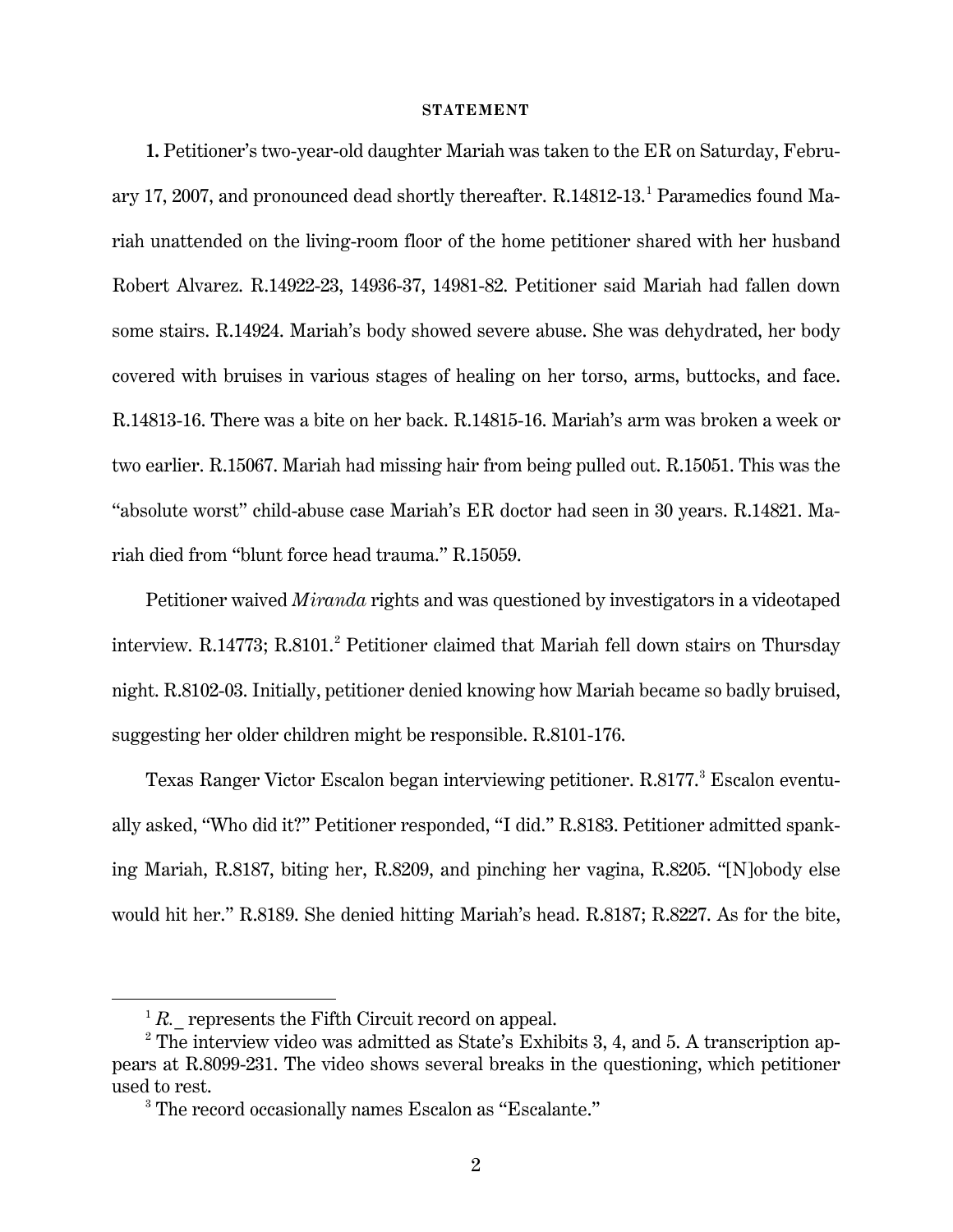two weeks before Mariah's death, petitioner grew frustrated and "placed [her] mouth over [Mariah's] back and bit her." R.8222-23. Petitioner demonstrated on a doll how she bit and spanked Mariah. R.8221-28.

Later, while petitioner was being transported for a dental mold, petitioner called her sister. The transporting officer heard petitioner say, "Don't blame Robert. This was me. I did it." R.14991.

A grand jury indicted petitioner for capital murder. R.7664.

**2.** At trial, petitioner's interview was played for the jury. R.14796. Escalon testified that he observed petitioner to "try to get a better idea" about interviewing her. R.14951. Asked to describe petitioner's demeanor, Escalon testified that "she was not making eye cont[]act," "had her head down," and had a "slouched appearance." R.14952. This made Escalon believe that "she did something," R.14952, but was "hiding the truth," R.14953. The defense did not object.

The defense presented testimony from petitioner's sister, who testified about the phone call. She denied that petitioner said, "I did it." R.15203. Petitioner had said, "I would spank the kids." R.15203. She denied that petitioner abused Mariah and testified that petitioner "never disciplined her children." R.15200.

The jury also heard about Mariah's injuries. The State presented Dr. Norma Jean Farley, who performed Mariah's autopsy. R.15047. Mariah died from "blunt force head trauma," not falling down stairs. R.15059, 15070-71, 15091-94. The ER doctor who treated Mariah relayed that this was the "absolute worst" case of child abuse he had seen. R.14821. In rebuttal, the defense presented Dr. Jose Kuri, who testified that Mariah could have died from a fall or being "[h]it by a strong force." R.15193-94.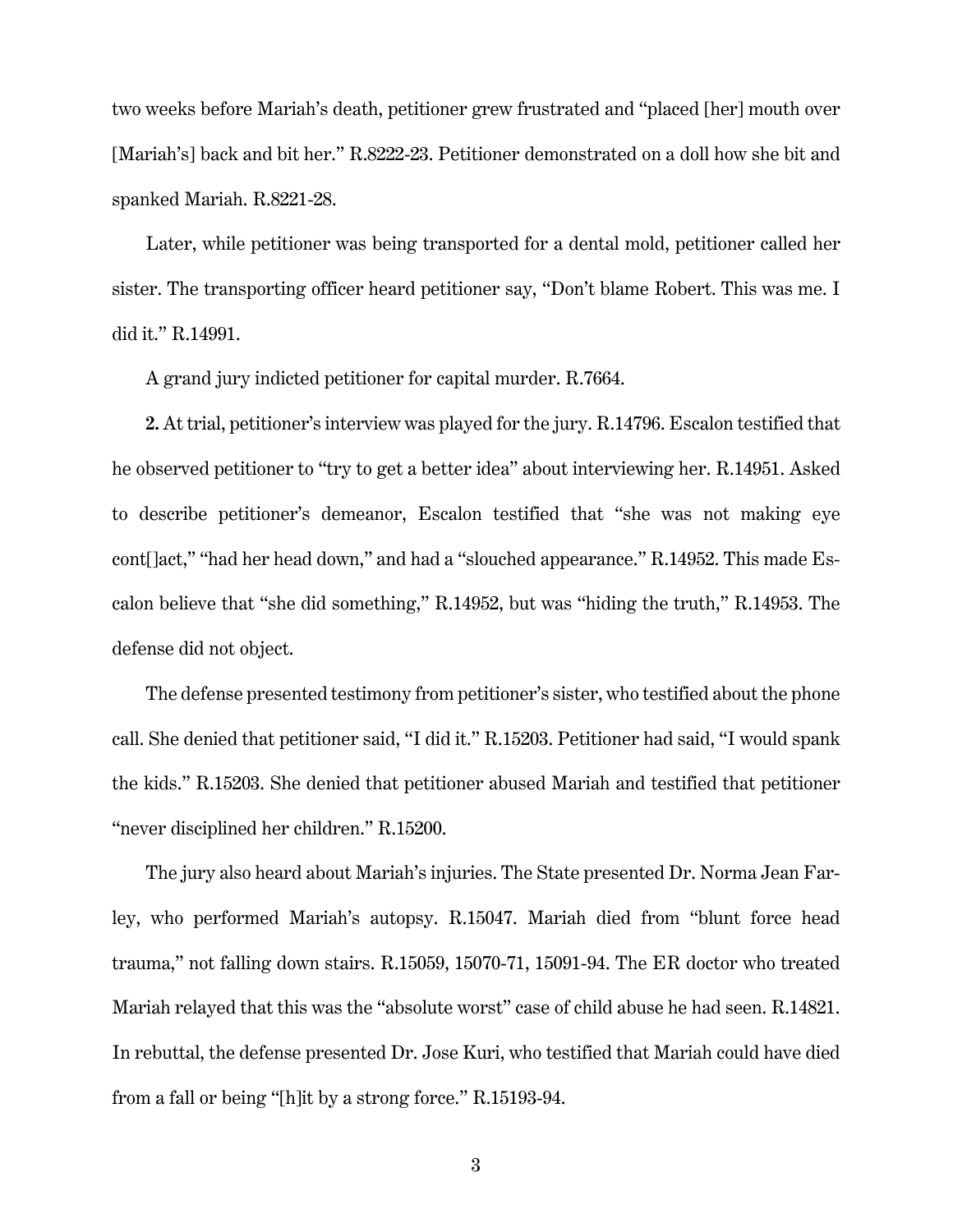The defense proposed two more expert witnesses, Norma Villanueva and Dr. John Pinkerman. The defense offered Villanueva, a licensed clinical social worker, on "why [petitioner] . . . would have given police officer[s] information in [her] statement that was not correct." R.15233. The defense offered Villanueva as an expert "about the body language of [petitioner] during her video statement," and "what's happened to [petitioner] and the authorities with Child Protective Services and how that has a bearing on [petitioner]." R.15228. Villanueva intended to opine about what petitioner was thinking during the video and whether petitioner was telling the truth based on her body language. R.15236-38.

<span id="page-10-0"></span>Under *Daubert v. Merrell Dow Pharmaceuticals*, 509 U.S. 579 (1993), the trial court held a hearing to determine whether Villanueva was qualified as an expert body-language interpreter. Villanueva testified that she was "not a specialist in that area," had "no license specifically for the interpretation of body language," and had written no treatises or papers on it. R.15239-40. The trial court excluded Villanueva as unqualified on body language, although she was "qualified on the issue of mitigation." R.15242. Defense counsel complained that Escalon testified about petitioner's body language, but the court explained that Escalon interpreted petitioner's body language in approaching her to elicit a statement, whereas Villanueva professed expertise on the statement's veracity. R.15242. Villanueva was not "an expert as to why that statement is or is not true." R.15242.

The defense proffered Pinkerman on petitioner's background and "psychological functioning." R.15301. Defense counsel said Pinkerman would testify about petitioner's "propensity for violence," and "tak[ing] blame for everything that goes on in the family" because she suffered from battered woman syndrome. R.4751. Because petitioner denied "having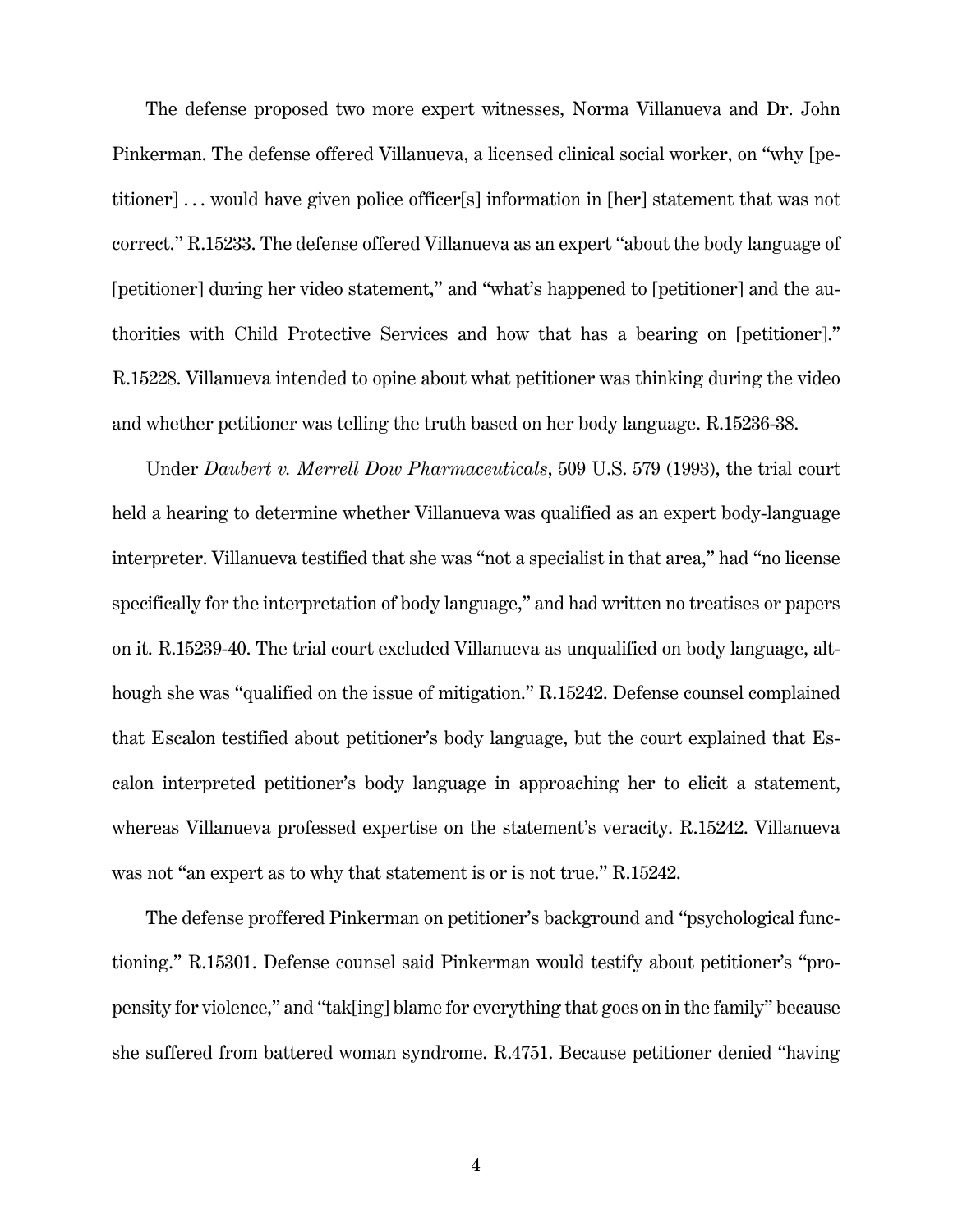anything to do with" Mariah's death, the court concluded that Pinkerman's opinion did not "go<sup>[]</sup> to the guilt or innocence." R.4752.

To preserve the issue, counsel made an offer of proof on the record. In it, Pinkerman did not mention battered-woman syndrome or petitioner assuming blame for things she did not do. R.15293. Nor did Pinkerman opine on the credibility of petitioner's statements. *See* R.15301. Nor did Pinkerman's expert report mention battered woman syndrome or blametaking. *See* R.5387-99. As Pinkerman's state-habeas affidavit later stated, the issue was "never raised" at trial. R.8975.

The State asked jurors to infer from the abuse that petitioner inflicted the fatal injury, that denials of striking Mariah's head were not credible, and that the evidence refuted an accidental fall. R.15345. The defense emphasized that petitioner admitted abusing but not killing Mariah. R.15331. Petitioner was convicted. R.7678.

**3.** Villanueva and Pinkerman testified during the punishment phase. Villanueva "was hired to do a social history and look through CPS records." R.15616. She saw petitioner's appearance during the interview as "a classic symptom of individuals that are abused" and of a battered woman. R.15573-74. Asked to explain "battered woman syndrome," Villanueva referred briefly to "a lot of research" without elaboration. R.15574-75. Villanueva "did not interpret body language," R.15626, and disclaimed such expertise, R.15605. Pinkerman was hired to "appear as a mitigator." R.15657. He disclaimed concluding that petitioner had battered woman syndrome. R.15710.

Based on the jury's answers to the punishment-phase special issues, the trial court sentenced petitioner to death. R.7678.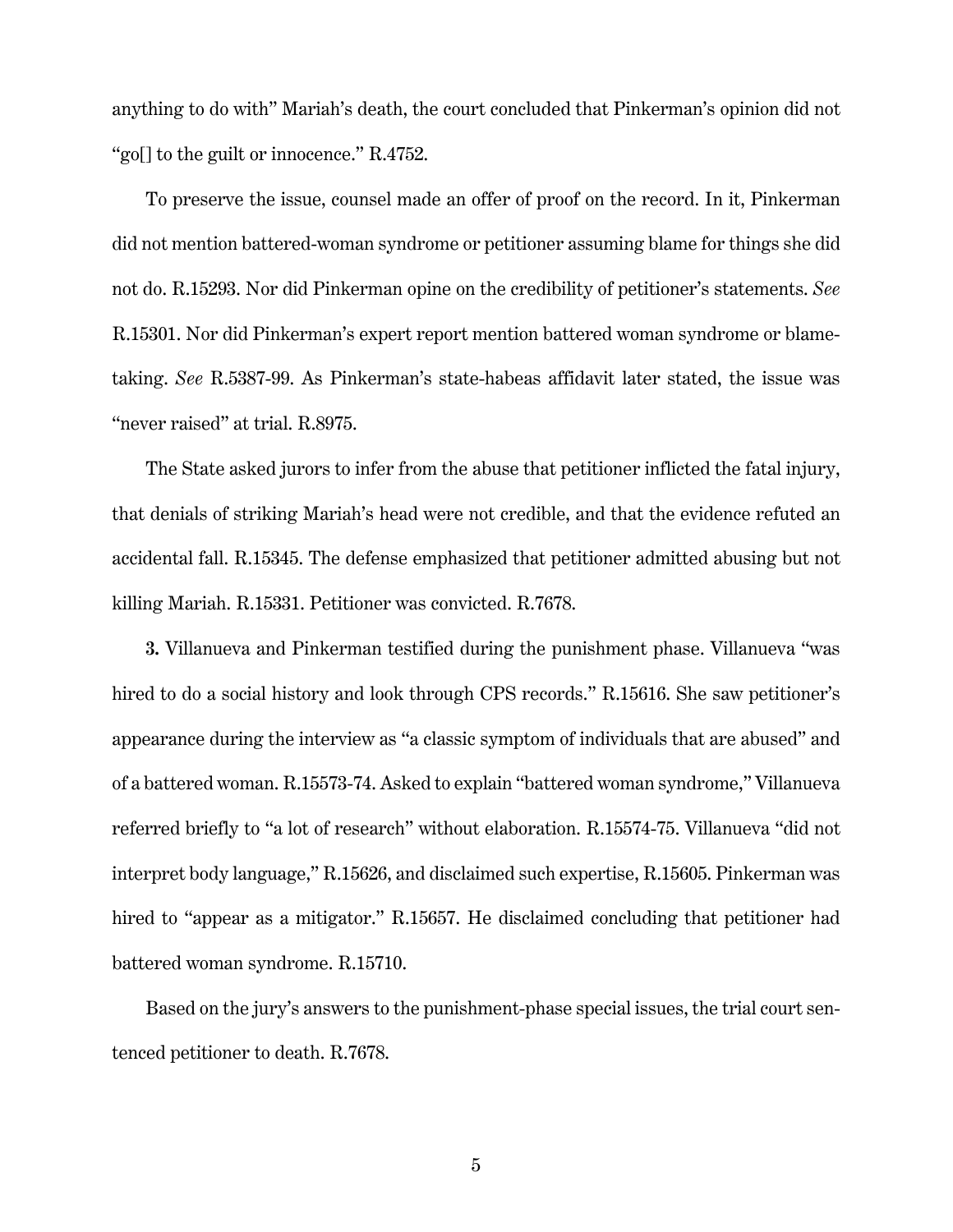**4.** On appeal, petitioner claimed that the trial court erred in excluding guilt-phase testimony from Villanueva and Pinkerman, citing *Rock v. Arkansas*, 483 U.S. 44 (1987), and

*Crane*, R.10841, R.10844. According to petitioner,

<span id="page-12-2"></span>[t]he defendant has a constitutional right to present evidence before the jury as to the circumstances under which his confession is taken. *Crane v. Kentucky*, . . . *Crane* deals with circumstances like how many policemen were there, how big the room was, how long the questioning lasted, etc. But the principle has wider application. The reason the jury w[as] entitled to know about the circumstances under which the statement was given [was] so that they could assess the voluntariness of the statement and so that they could use evidence of circumstances and their conclusion on voluntariness to follow the judge's instructions to disregard the statement unless they were convinced beyond a reasonable doubt that the statement was voluntary.

R.10841; R.10844-45. Petitioner argued that Villanueva and Pinkerman would have offered "critical evidence" necessary for a fair trial. R.10841; R.10844.

<span id="page-12-0"></span>The CCA denied relief because petitioner failed to preserve her claim, the trial court did not abuse its discretion by excluding the experts, and any error was harmless. *Lucio v. State*, 351 S.W.3d 878, 900-02 (Tex. Crim. App. 2011). Petitioner's claim about what the experts' "testimony would have been does not comport with [their] proffered testimony at trial" or with counsel's description thereof. *Id.* at 900, 902. The CCA affirmed the conviction and sentence. *Id.* at 910. This Court denied certiorari. *Lucio v. Texas*, 566 U.S. 1036 (2012).

<span id="page-12-1"></span>**5.** In her state-habeas application, petitioner claimed that the "trial court deprived [her] of the constitutional right to present a complete defense when it excluded the testimony of defense experts during the guilt/innocence phase of trial." R.8029. Petitioner distinguished this claim from her direct-appeal claim:

Counsel distinguishes the claim raised in the instant proceeding from the claim raised on direct appeal that the trial court abused its discretion by preventing Melissa from presenting evidence regarding the circumstances under which her confession was taken. *See* Direct Appeal Brief (citing *Crane* . . .) .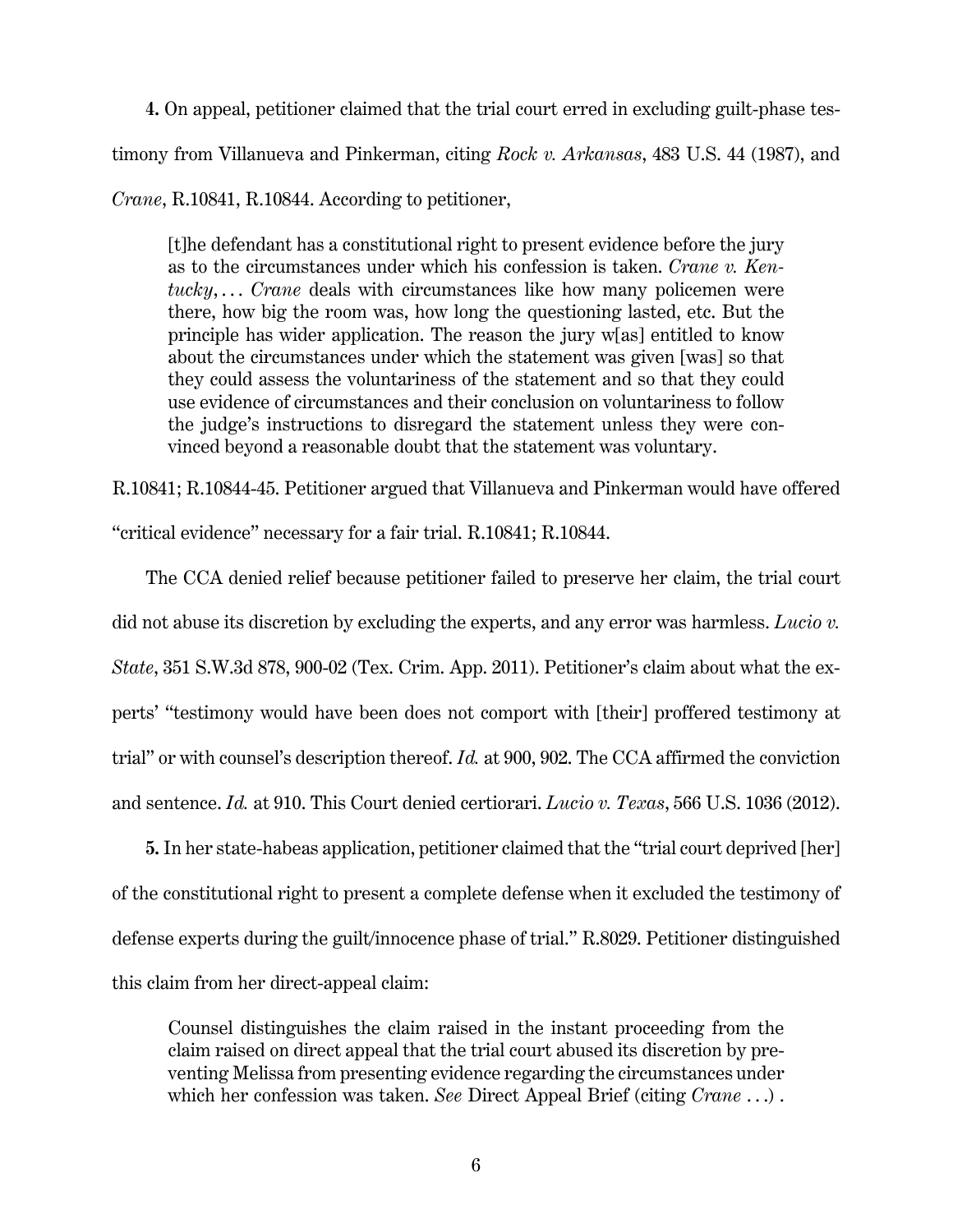The instant issue goes to the core of the case—whether Melissa was likely to have engaged in ongoing abuse of Mariah.

R.8029 n.36.

After disclaiming *Crane*, petitioner stated that a complete defense "is violated by the exclusion of evidence pursuant to a state evidentiary rule that categorically and arbitrarily prohibits the defendant from offering otherwise relevant, reliable evidence that is vital to his defense." R.8029. Petitioner admitted that rules "ensuring that only reliable evidence is presented at trial," including relevance rules, "serve[] a legitimate interest and do[] not unconstitutionally abridge the right to present a defense." R.8032 (citing *United States v. Scheffer*, 523 U.S. 303, 309, 317 (1998)). She instead challenged the evidentiary ruling as *erroneous* because the evidence "was not irrelevant." R.8032, 8034.

To support ineffective-assistance claims not at issue here, petitioner submitted a posttrial affidavit from Pinkerman. R.8975. Allegedly, petitioner's "psychological characteristics increase the likelihood [that] she would acquiesce while providing her confession." R.8975. Petitioner's police statements "could have been accounted for by her dependent and acquiescent personality" and her history of "emotional[ly] and physically abusive relationships with males." R.8975-76. Pinkerman faulted trial counsel for failing to ask the court if he could opine on these matters. R.8975-76. Pinkerman did not explain why petitioner might accept blame when talking to her sister.

The state-habeas trial court recommended denying relief. Villanueva lacked "any sort of specialized experience, knowledge or training in the area of interpreting body language and patterns of behavior during police interviews," and Pinkerman's testimony on "psychological functioning, including how there was little support in the 'historical record' for the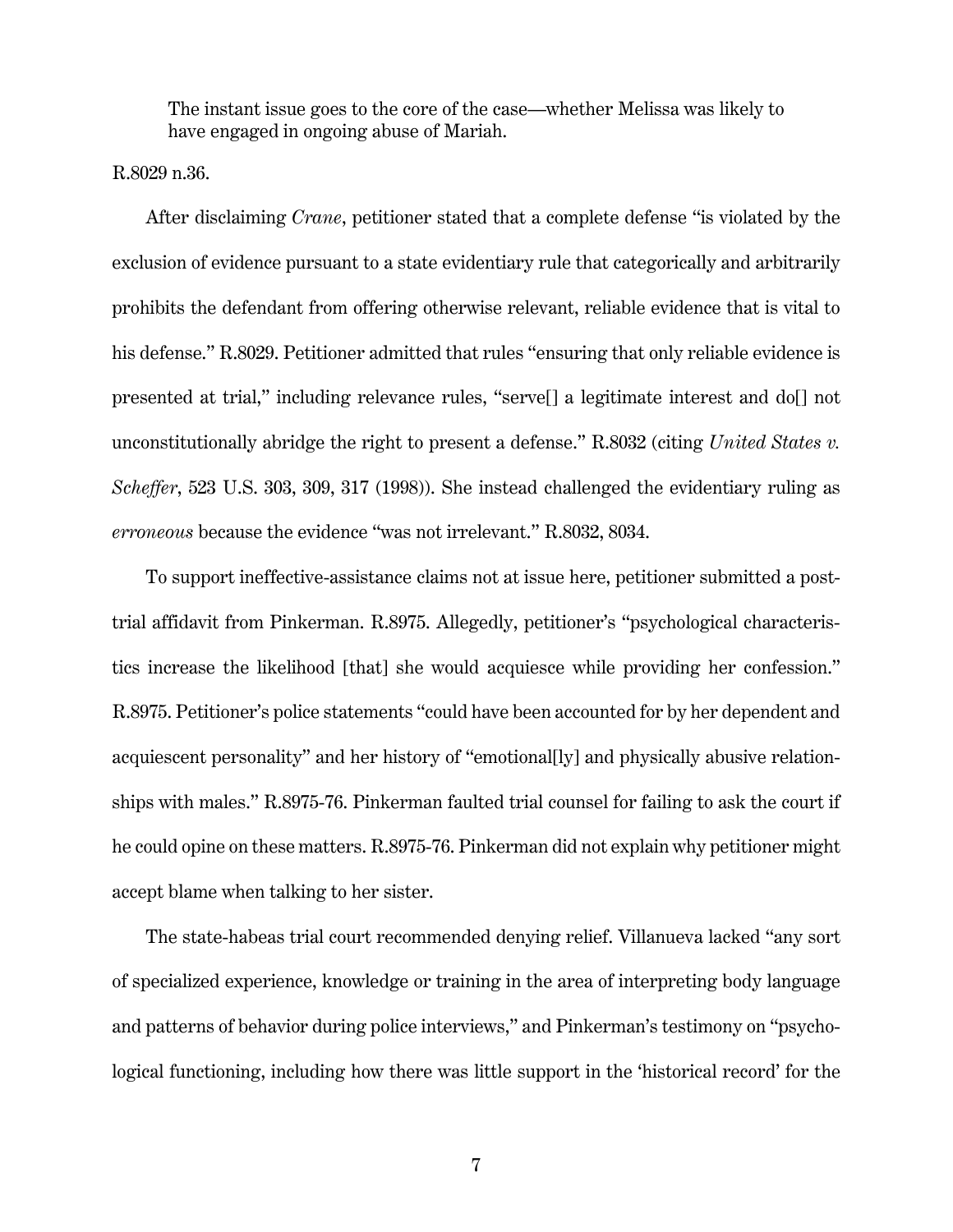idea that Applicant physically abused her children, that she suffered from battered woman syndrome, and the meaning of her demeanor after the incident and during questioning had no relevance to the question of Applicant's guilt or innocence." R.10091. There was no "abuse [of] discretion in excluding the testimony." R.10095-96.

Petitioner objected to the recommendations. R.5866-93. Petitioner reiterated that she was not challenging the circumstances of her interrogation or the experts' exclusion under *Crane*. R.5884. Petitioner did not contend that Pinkerman's post-trial affidavit supported her complete-defense claim. *See* R.5883-84.

<span id="page-14-1"></span><span id="page-14-0"></span>The CCA denied relief based on the recommendations and independent review. R.5860.

**6.** In federal court, petitioner claimed that the "trial court deprived [her] of the constitutional right to present a complete defense when it excluded the testimony of defense experts during the guilt/innocence phase of trial." R.157. Petitioner cited cases that she did not rely on in state habeas. R.161 (citing *Holmes v. South Carolina*, 547 U.S. 319 (2006); *Rock*, 483 U.S. at 61; *Crane*, 476 U.S. at 690; *California v. Trombetta*, 467 U.S. 479, 485 (1984); *Chambers*, 410 U.S. at 298; *Washington v. Texas*, 388 U.S. 14, 19 (1967)). But her argument mirrored her state-habeas claim that the discretionary evidentiary ruling was erroneous. *Compare* R.163-64, *with* R.8032-34.

<span id="page-14-3"></span><span id="page-14-2"></span>The Director responded that petitioner merely challenged the application of valid evidentiary rules. R.373. Complete-defense violations occurred "where an arbitrary *evidentiary rule* kept the evidence out." R.376. Petitioner, however, challenged "individual rulings—i.e. allegations of trial court error." R.376. That challenge was "barred under *Teague v. Lane*, 489 U.S. 288 (1989)." R.377.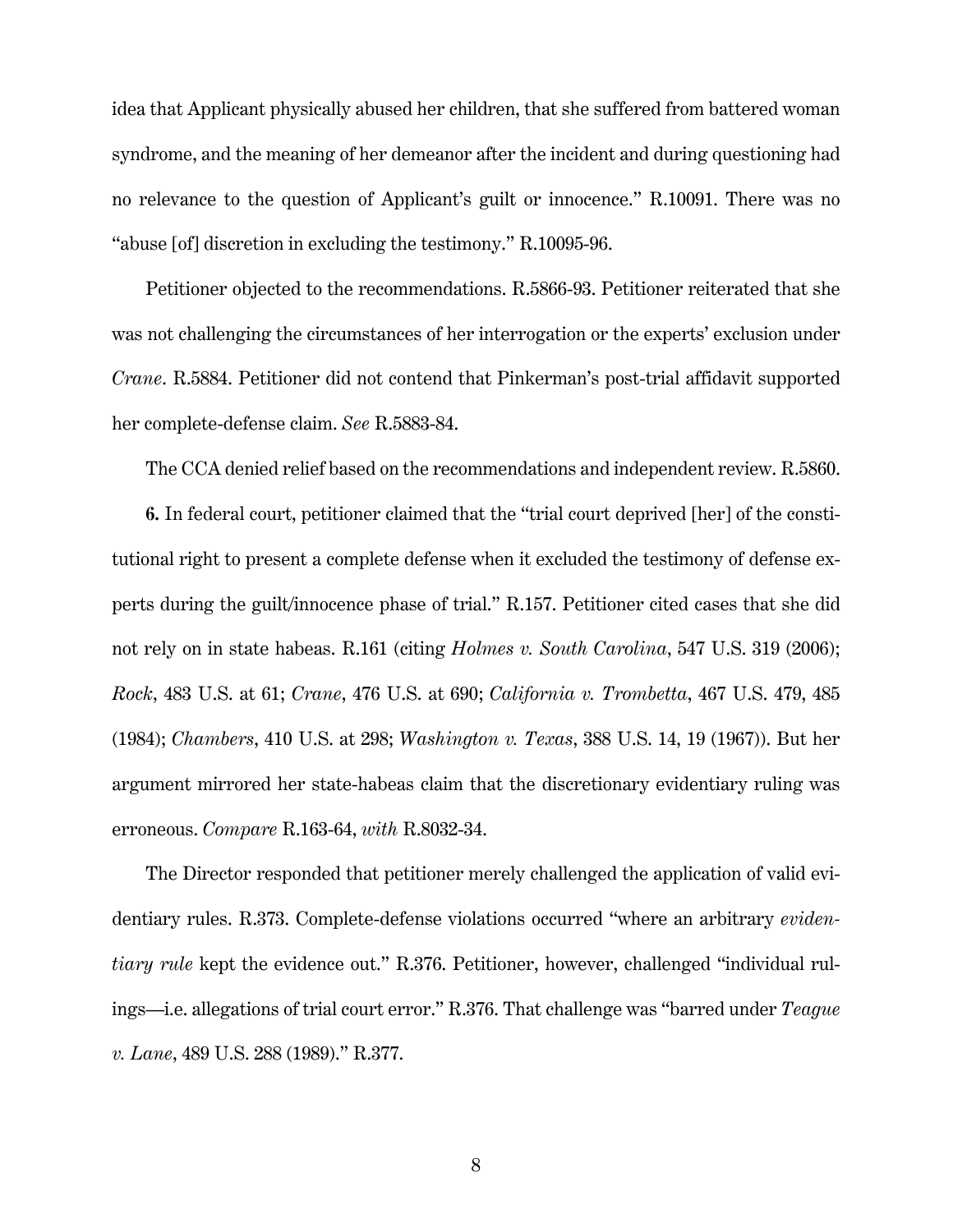The district court denied relief. R.577. Due process forbade "arbitrary or disproportionate" evidentiary rules. R.556. But petitioner's "real complaint" was "with the trial court's application" of valid rules "to her particular case." R.556. Federal courts could grant habeas based on evidentiary rulings "only when the trial judge's error is so extreme that it constitutes a denial of fundamental fairness under the Due Process clause." R.556-57. Excluding petitioner's experts "did not deny [petitioner] a fair trial." R.557.

<span id="page-15-2"></span>A Fifth Circuit panel granted a COA on "whether the exclusion of [petitioner's] proffered experts on the credibility of her confession violated her constitutional right to present a complete defense." *Lucio v. Davis*, 751 F. App'x 484, 494 (5th Cir. 2018) (per curiam). Holding that the claim was never adjudicated, the panel granted de novo review, held that excluding Pinkerman prevented a complete defense, and granted relief. *Lucio v. Davis*, 783 F. App'x 313, 325 (5th Cir. 2019) (per curiam).

<span id="page-15-1"></span><span id="page-15-0"></span>The Fifth Circuit granted the Director's petition for rehearing en banc. *Lucio v. Davis*, 947 F.3d 331 (5th Cir. 2020) (per curiam). A seven-judge plurality and three-judge concurrence affirmed the denial of relief. Pet. App. 6a-40a. These judges agreed that AEDPA foreclosed relief. *See* 28 U.S.C. § 2254(d)(1). Seven dissenting judges opined that the CCA unreasonably applied clearly established law. Pet. App. 65a.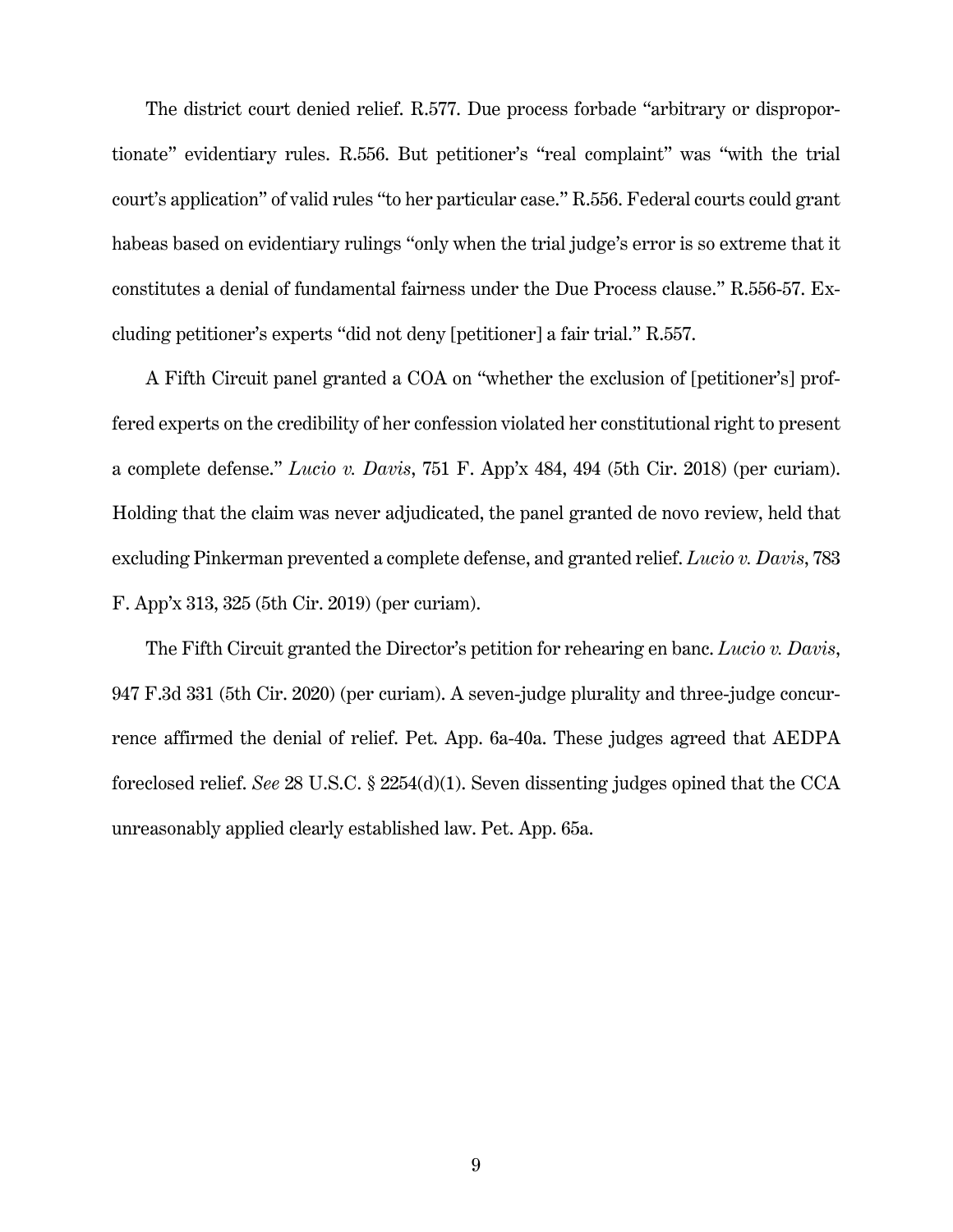#### <span id="page-16-5"></span><span id="page-16-4"></span>**REASONS FOR DENYING THE PETITION**

#### <span id="page-16-2"></span><span id="page-16-1"></span><span id="page-16-0"></span>**I. No Circuit Split Warrants Review.**

#### **A. The split is illusory.**

The alleged circuit split is illusory. *Contra* Pet. 23-30. Due process generally protects a "meaningful opportunity to present a complete defense." *Crane*, 476 U.S. at 690. This general principle is necessarily fact-specific. *See Montana v. Egelhoff*, 518 U.S. 37, 53 (1996) (plurality op.). Lower courts apply it accordingly.

<span id="page-16-6"></span>Petitioner contends (at 22-23) that the Fifth and Ninth Circuits foreclose relief premised on applications of general evidentiary standards. Not so. In *Lunbery v. Hornbeak*, 605 F.3d 754 (9th Cir. 2010), the Ninth Circuit held that "California's *application* of its evidentiary rules denied [petitioner] her constitutional right to present a defense." *Id.* at 762 (emphasis added). Likewise, in *Rose v. Baker*, 789 F. App'x 5 (9th Cir. 2019), the court acknowledged that "[a]n evidentiary ruling abridges this right if it is 'arbitrary' or 'disproportionate to the purposes they are designed to serve'" and "it has infringed upon a weighty interest of the accused." *Id.* at 8 (quoting *Scheffer*, 523 U.S. at 308). Because the state supreme court's decision upholding a limitation of cross-examination violated clearly established law, the Ninth Circuit granted habeas relief. *Id.* The Fifth Circuit granted relief on similar grounds in *Kittelson v. Dretke*, 426 F.3d 306 (5th Cir. 2005) (per curiam). There, the court ruled that cabining lay-witness cross-examination unreasonably applied this Court's precedent. *Id.* at 310, 319-21. Petitioner, however, does not contend that anything barred her from cross-examining witnesses or presenting factual evidence.

<span id="page-16-3"></span>Courts likewise agree that "a state law justification for exclusion will prevail unless it is 'arbitrary or disproportionate' and 'infringe[s] upon a weighty interest of the accused.'"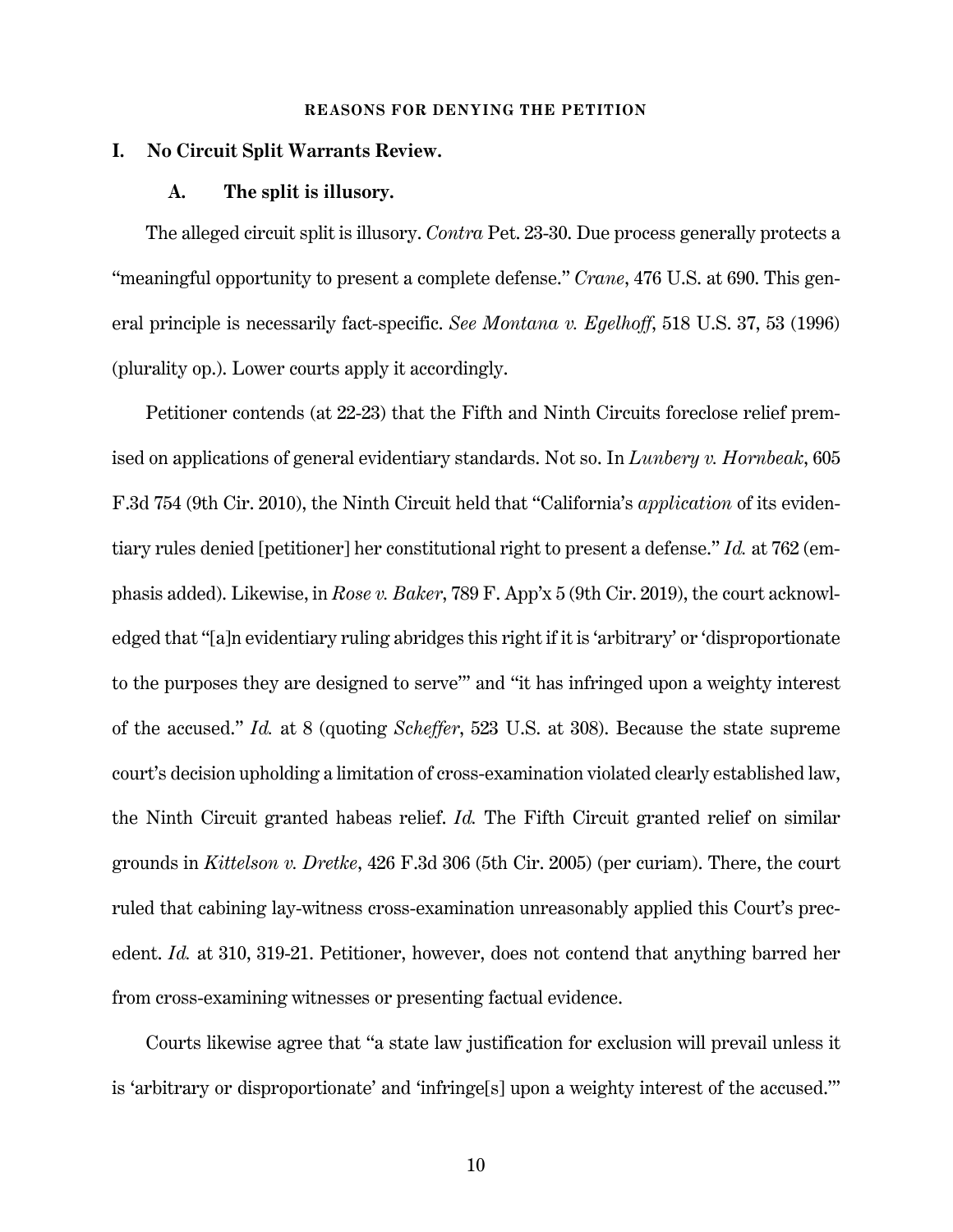<span id="page-17-2"></span><span id="page-17-1"></span>Pet. 24 (quoting *Fortini v. Murphy*, 257 F.3d 39, 46 (1st Cir. 2001)). But *Fortini* rejected attempts to constitutionalize state-law evidentiary rulings, noting that the case would have been even easier had AEDPA applied. 257 F.3d at 47-48. Petitioner cites other cases *upholding* applications of evidentiary rules, which present no conflict. *Contra* Pet. 24 nn.12 & 13, 26-27. Petitioner relies (at 27-28) on the Eight Circuit's decision in *Guinn v. Kemna*, 489 F.3d 351 (8th Cir. 2007), for the proposition that a complete-defense violation can be premised on an "erroneous evidentiary ruling." *Id.* at 354. But *Guinn* held no such thing, stating that clearly established law merely "prohibits the exclusion of defense evidence under rules that serve no legitimate purpose or that are disproportionate to the ends that they are asserted to promote." *Id.*

<span id="page-17-5"></span><span id="page-17-4"></span>Other cases agree that due process might require flexibility in overriding applications of certain evidentiary rules. *See* Pet. 26-27. But that was not petitioner's claim. Rather, as petitioner's authority explains, she challenged "the type of ordinary evidentiary ruling typically immune from constitutional error." *Savage v. Dist. Attorney*, 116 F. App'x 332, 339 (3d Cir. 2004). For instance, petitioner states that in *Scrimo v. Lee*, 935 F.3d 103, 112 (2d Cir. 2019), the Second Circuit "reason[ed] that the right to present evidence cannot be limited by arbitrary or disproportionate rules." Pet. 24 n.12. But *Scrimo* expressly rejected that reasoning for complaints of state-law evidentiary *errors* like the one petitioner alleges. 935 F.3d at 114-15. As *Lucio*'s plurality explained, "the Second Circuit produced a rule that looks nothing like the rules the dissenters (or we) set forth here." Pet. App. 37a.

<span id="page-17-3"></span><span id="page-17-0"></span>Other cases involve evidentiary rules whose application this Court has specifically addressed. For instance, petitioner relies (at 25) on *Kubsch v. Neal*, 838 F.3d 845, 862 (7th Cir. 2016) (en banc) (hearsay rule), and *Fieldman v. Brannon*, 969 F.3d 792, 800-01 (7th Cir.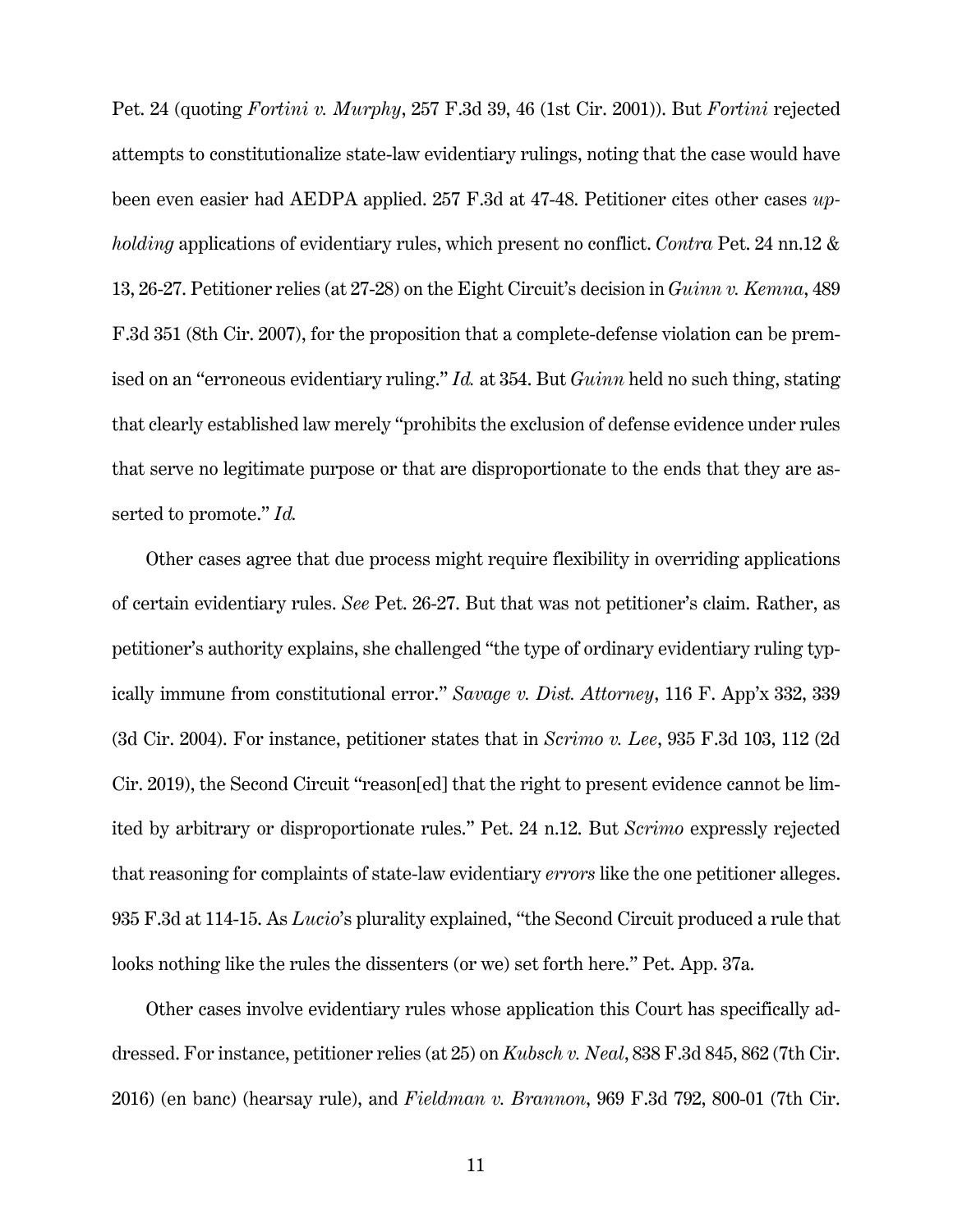<span id="page-18-5"></span>2020) (excluding defendant's own testimony). This Court's decision in *Chambers* squarely discussed the application of state hearsay rules. And, under *Rock*, 483 U.S. at 49, "[i]t's wellsettled" that courts cannot limit "a defendant's own testimony." Pet. App. 37a. Such cases are "irrelevant to this case." Pet. App. 37a.

<span id="page-18-2"></span>The supposed "minority approach," Pet. 28-30, concerns a different issue: the exercise of discretion to admit expert testimony. In *Moses v. Payne*, 555 F.3d 742 (9th Cir. 2009), the Ninth Circuit explained that no Supreme Court precedent "squarely address[es] whether a court's exercise of discretion to exclude expert testimony violates a criminal defendant's constitutional right to present relevant evidence." *Id.* at 758. This Court's cases did not "clearly establish 'a controlling legal standard' for evaluating discretionary decisions to exclude the kind of evidence at issue here." *Id.* at 758-59. Cases containing no comparable exclusion pose no "intra-circuit conflicts." Pet. 29 (citing *Chia v. Cambra*, 360 F.3d 997 (9th Cir. 2004); *Perry v. Rushen*, 713 F.2d 1447 (9th Cir. 1983)). For instance, the evidence in *Chia* involved exculpatory co-conspirator statements, not expert opinions. 360 F.3d at 1004-06. Likewise, the expert witness in *Ferensic v. Birkett*, 501 F.3d 469 (6th Cir. 2007), was excluded as a discovery sanction, not for inadmissibility. *Id.* at 473, 476. *Ferensic* poses no conflict regarding threshold *admissibility* determinations. *Contra* Pet. 25.

<span id="page-18-4"></span><span id="page-18-3"></span><span id="page-18-1"></span><span id="page-18-0"></span>Any perceived conflict flows from misframing precedent. In *Nevada v. Jackson*, 569 U.S. 505 (2013) (per curiam), this Court rejected the Ninth Circuit's reliance on caselaw about a defendant's ability to cross-examine a witness. *Id.* at 511. Cases dealing with "restrictions on a defendant's ability to *cross-examine* witnesses" dictated no rule about an alleged right "to introduce *extrinsic evidence* for impeachment purposes." *Id.* at 511-12.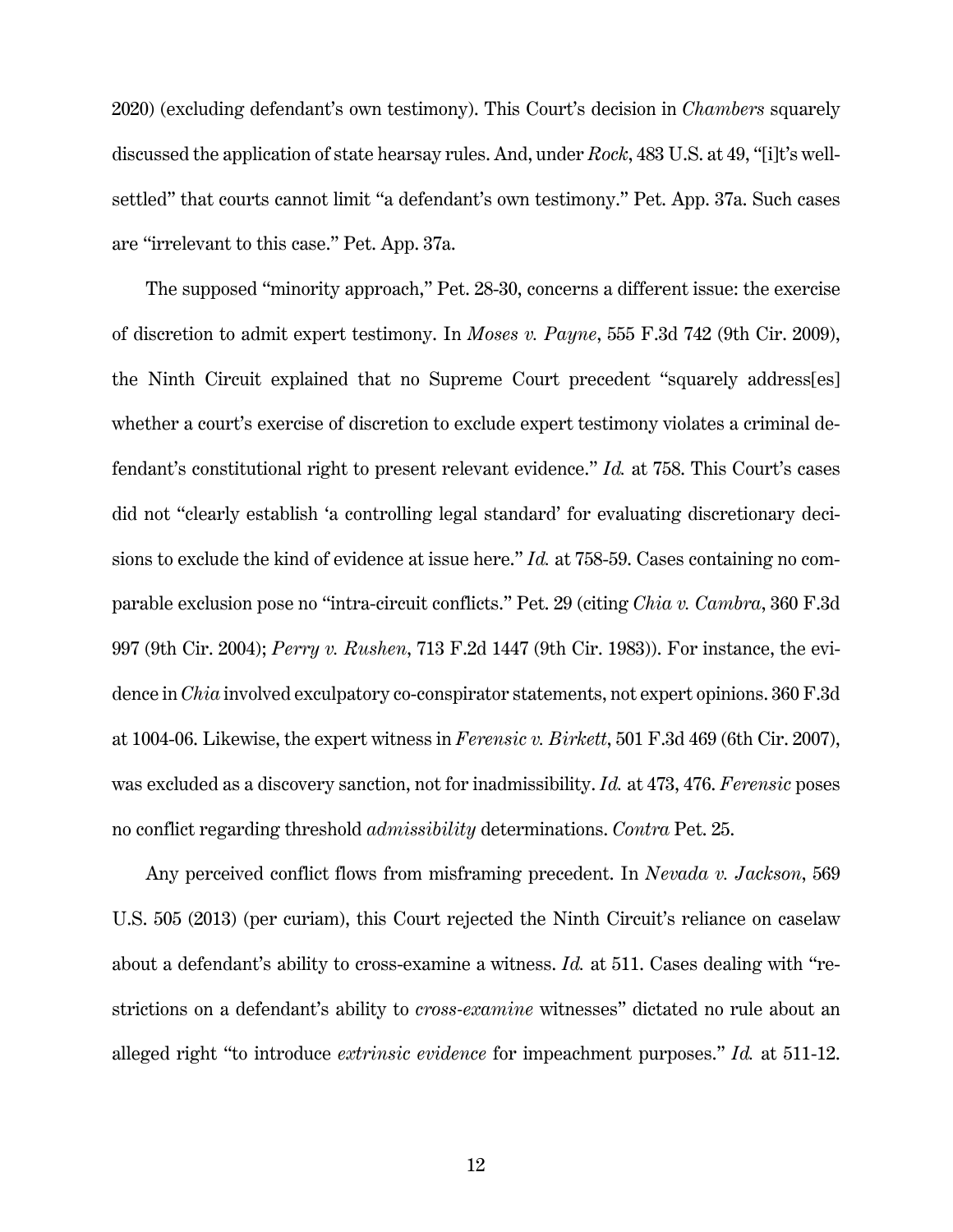<span id="page-19-1"></span>Spinning this Court's caselaw into a right "to present evidence bearing on [a witness's] credibility" stated this Court's precedent at too "high [a] level of generality." *Id.* at 512.

Even if petitioner correctly described a split, her preferred view is wrong. This Court's holdings discuss "the *blanket* exclusion of the proffered testimony about the circumstances of petitioner's confession." Pet. App. 35a. As the plurality explained, such "holding[s] remain[] binding" and precluded "extending *Crane* from blanket exclusions to discretionary ones." Pet. App. 35a. Under AEDPA, that was all that mattered. If, as petitioner concedes (at 34), this Court has "narrowly tailored" complete-defense holdings, that confirms that petitioner's rule is not clearly established.

# <span id="page-19-3"></span>**B. The alleged split cannot help petitioner.**

<span id="page-19-0"></span>**1.** The Fifth Circuit created no conflict over whether "this Court's cases only clearly apply when the validity of a state evidentiary rule excluding an entire category of defense evidence is at issue." Pet. 28. Under Fifth Circuit rules, "[w]ithout a majority, no controlling precedent was made." *Tex. Democratic Party v. Abbott*, 978 F.3d 168, 179 (5th Cir. 2020). Moreover, petitioner disclaimed her theory in state court, where she did not challenge the mere *application* of a valid state evidentiary rule. Petitioner complained about an *erroneous* ruling. *See* R.8032-34.

On that issue, petitioner identifies no circuit split, and the plurality correctly declined to create one. Pet. App. 21a. And even if other *circuits* might understand clearly established law differently, the CCA was not required to agree. "[C]ircuit precedent does not constitute 'clearly established Federal law.'" *Parker v. Matthews*, 567 U.S. 37, 48 (2012) (per curiam).

<span id="page-19-2"></span>Courts also agree that a "habeas petitioner's challenge to an 'evidentiary ruling' cannot satisfy § 2254(d)(1) unless the petitioner identifies 'a Supreme Court case establishing a due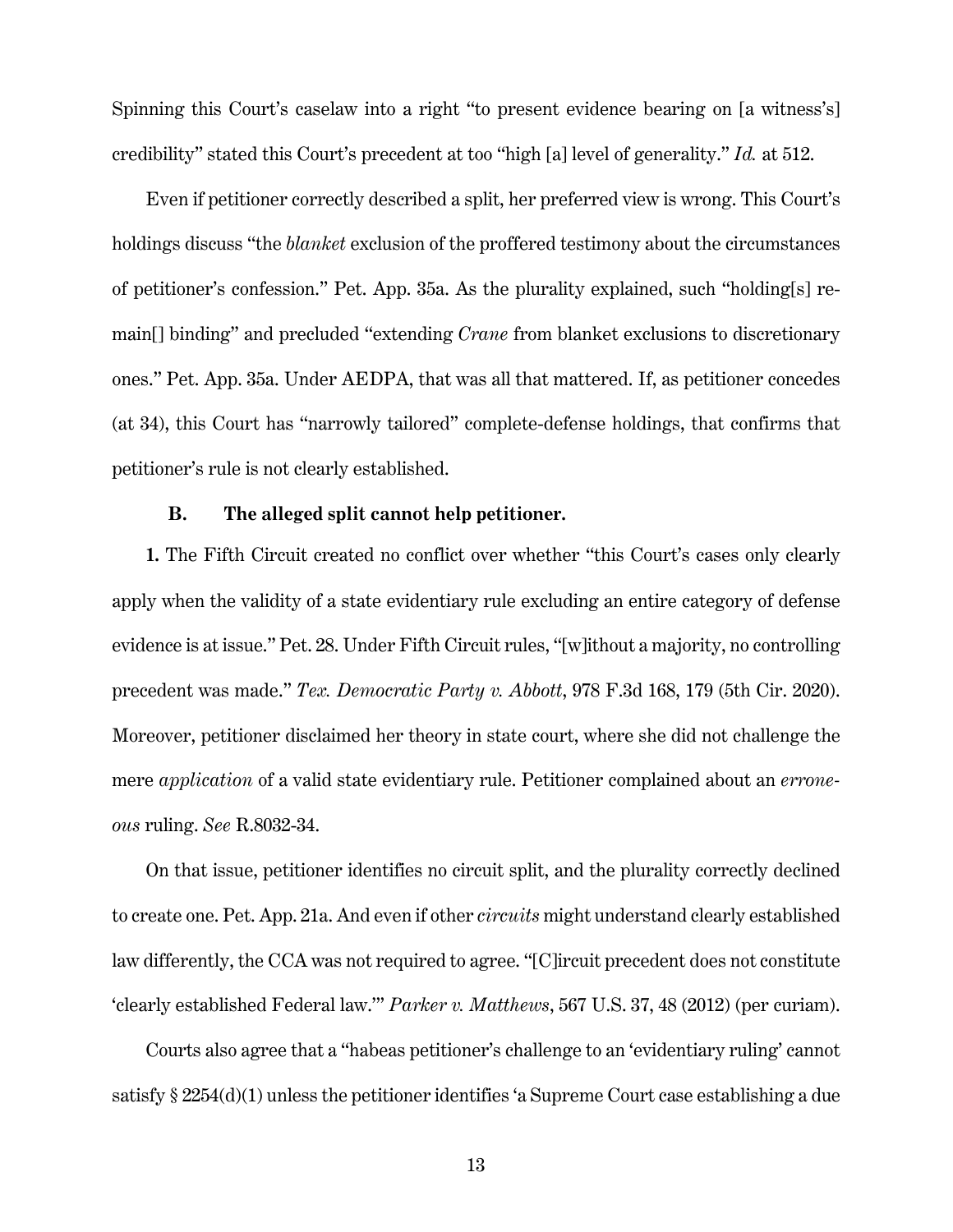<span id="page-20-4"></span><span id="page-20-2"></span><span id="page-20-0"></span>process right with regard to [the] *specific kind of evidence*' at issue." *Stewart v. Winn*, 967 F.3d 534, 538 (6th Cir. 2020). In *Loza v. Mitchell*, 766 F.3d 466 (6th Cir. 2014), the Sixth Circuit likewise denied relief because the trial court "did not exclude [expert] testimony arbitrarily" and the state supreme court's decision "was not contrary to or an unreasonable application of *Crane*." *Id.* at 486. In *Richardson v. Kornegay*, 3 F.4th 687 (4th Cir. 2021), the court similarly denied relief because upholding the discretionary exclusion of expert testimony "was not an unreasonable application of clearly established federal law." *Id.* at 698-99. "Far from being so unreasonable as to violate clearly established due process rights," the ruling was "well within the range of what reasonable jurists do." *Id.*

To prevail, petitioner needed precedent to "do more" than apply to discretionary rulings. Pet. App. 39a. "[N]o Supreme Court opinion hold[s] that an error in the discretionary application of a general evidentiary standard is a constitutional violation." Pet. App. 39a-40a. Petitioner "must do much more than establish that the state court erred" regarding the admissibility of expert testimony. Pet. App. 19a (citing *Renico v. Lett*, 559 U.S. 766, 773 (2010)). This Court regularly reverses courts for granting habeas "despite ample room for reasonable disagreement." *Shinn v. Kayer*, 141 S. Ct. 517, 520 (2020) (per curiam).

<span id="page-20-5"></span><span id="page-20-3"></span><span id="page-20-1"></span>**2.** The circuit split does not speak to any "misreading of this Court's precedent" below. Pet. 30. The issue was not whether "precedent positively precludes the state court from holding what it held." Pet. App. 34a (citing *Woods v. Etherton*, 136 S. Ct. 1149, 1152 (2016) (per curiam)). Petitioner identifies no split on AEDPA's leeway for state courts addressing disparate evidentiary rulings. Unlike *Crane*, petitioner did not challenge a "blanket exclusion" of evidence regarding the circumstances of her confession. *See* 476 U.S. at 690. And unlike *Chambers* and *Green v. Georgia*, 442 U.S. 95 (1979) (per curiam), petitioner did not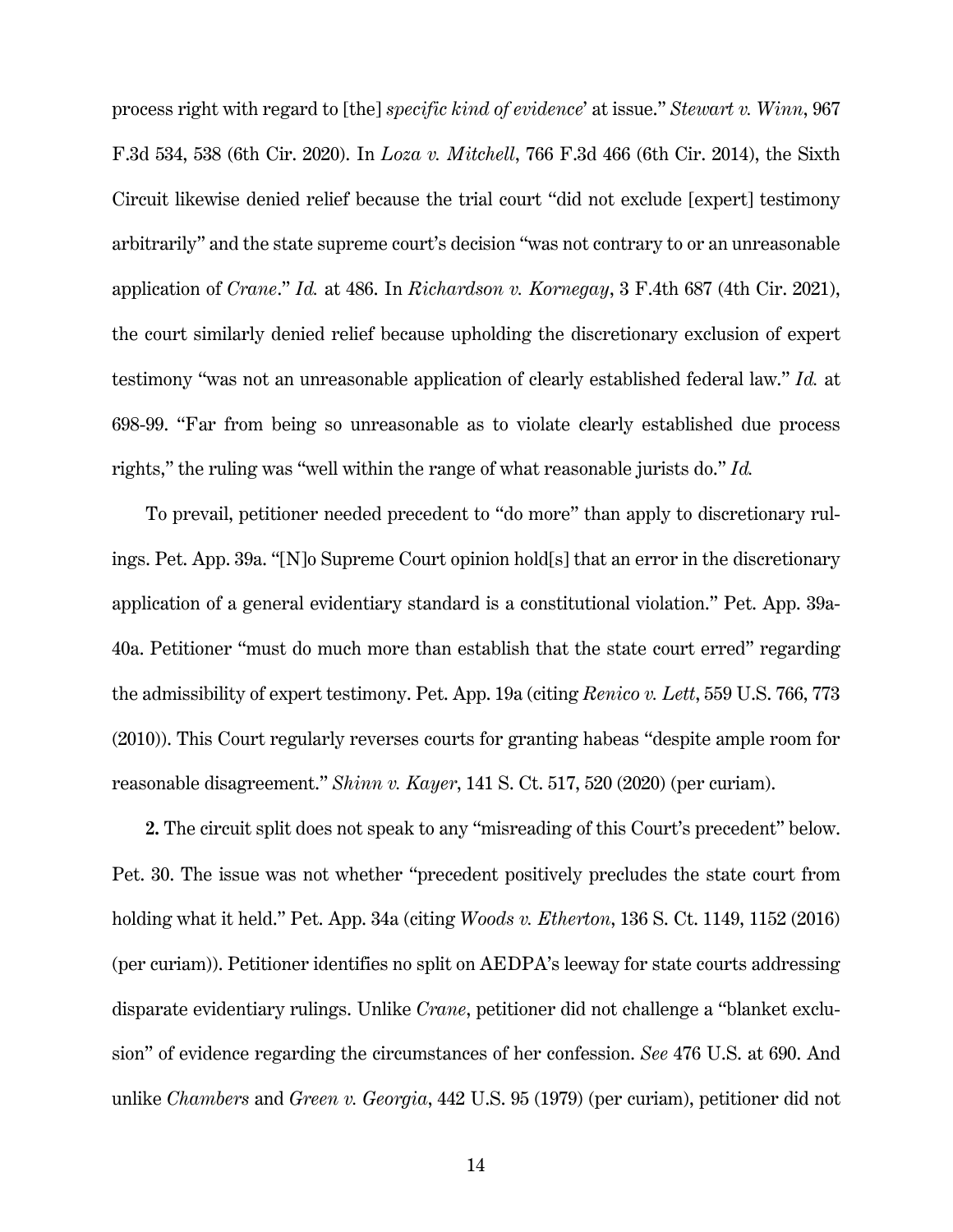claim that the trial court "mechanistically" applied rules categorically excluding types of evidence regardless of relevance or reliability. *See Green*, 442 U.S. at 97; *Chambers*, 410 U.S. at 302. She argued that rules against unreliable and irrelevant evidence "serve[] a legitimate interest and do[] not unconstitutionally abridge the right to present a defense," R.8032, but the application of those rules was erroneous, and therefore precluded a complete defense. *See* R.8032; *see also* R.8033-34. No precedent compelled the conclusion that petitioner was denied a complete defense. *See Goeke v. Branch*, 514 U.S. 115, 118 (1995) (per curiam).

<span id="page-21-2"></span><span id="page-21-1"></span><span id="page-21-0"></span>There is nothing "absurd" about declining to constitutionalize discretionary evidentiary rulings. Pet. 33. At petitioner's level of generality, "*every* state-law evidentiary ruling in a criminal case implicates" due process. Pet. App. 33a-34a. The Constitution forbids this. *See Estelle v. McGuire*, 502 U.S. 62, 67 (1991). Due process does ''not set[ ] forth an absolute entitlement to introduce crucial, relevant evidence'' at a criminal trial. *Egelhoff*, 518 U.S. at 53 (plurality op.). "*Crane* does not establish—much less clearly establish—a universal, freestanding right to introduce competent and reliable evidence challenging a confession's credibility." Pet. App. 33a. Even if petitioner were right about categorical exclusions, she still cannot overcome *Crane*'s limitation to *factual* evidence. *Contra* Pet. 31-33. Indeed, the trial court admitted evidence that would have been excluded in *Crane*. Pet. App. 34a. Any error in excluding petitioner's experts did not deprive her of a fair trial. R.557.

<span id="page-21-3"></span>Petitioner also misunderstands *Chambers*. *Contra* Pet. 30-31. In petitioner's telling, evidentiary rules must yield whenever evidence has "persuasive assurances of trustworthiness." Pet. 30-31. Rather, *Chambers* illustrates that "erroneous evidentiary rulings can, *in combination*, rise to the level of a due process violation." *Egelhoff*, 518 U.S. at 53 (plurality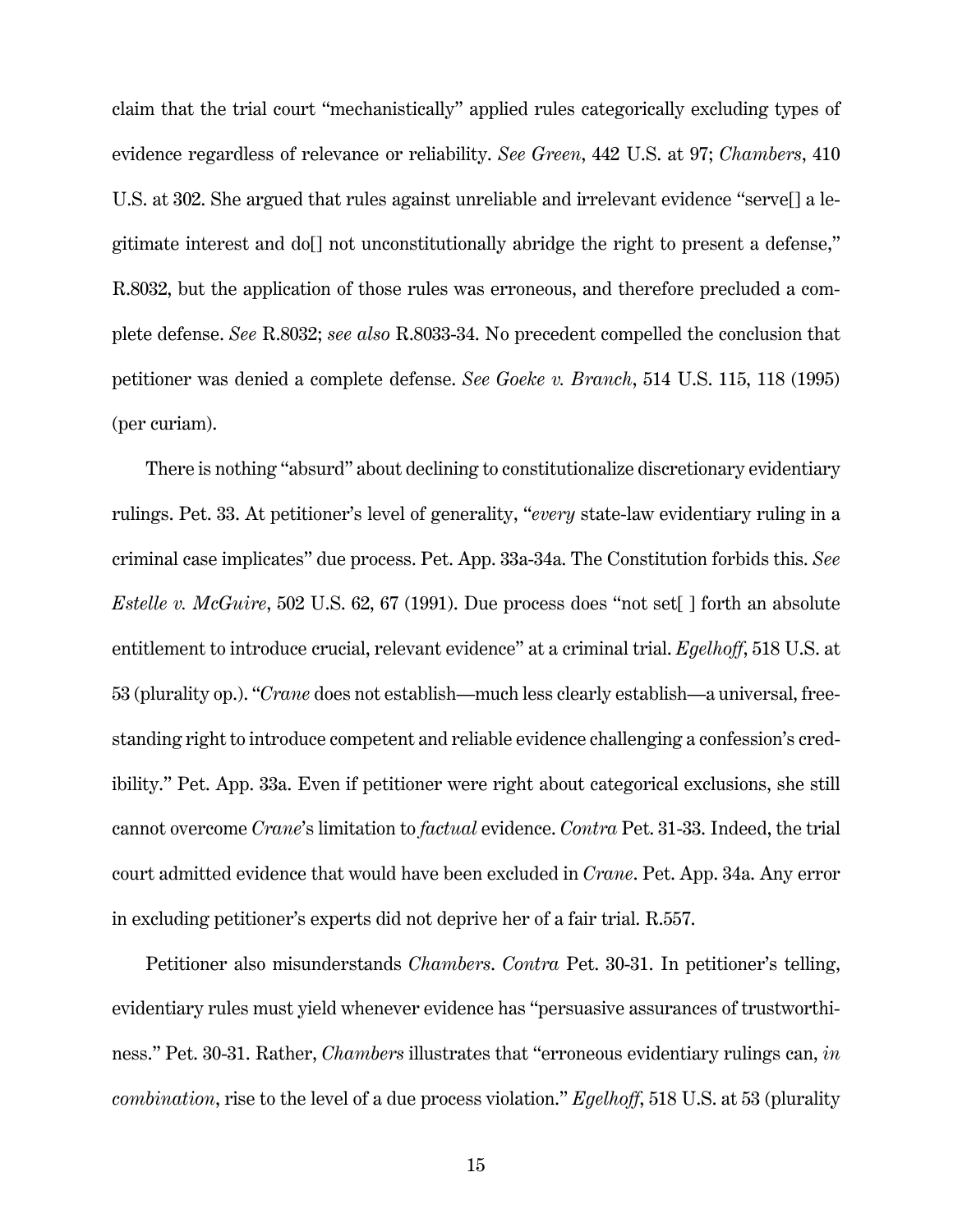op.) (emphasis added). That is why, as this Court recognized in *Chambers* and *Green* that "the hearsay rule may not be applied *mechanistically*" to draconian ends. *Green*, 442 U.S. at 97 (emphasis added). Those cases indicate that due process occasionally requires *exceptions* to evidentiary rules, not that *Chambers* clearly establishes a constitutional standard for state-law error correction.

<span id="page-22-1"></span>Moreover, petitioner misunderstands *Holmes*. Pet. 32. *Holmes* did not "involve[] the type of 'discretionary application of a general evidentiary standard' that the *Lucio* court believed was excluded from this Court's case law." Pet. 33 (quoting Pet. App. 39a-40a). *Holmes* addressed "whether a criminal defendant's federal constitutional rights are violated by an evidence rule under which the defendant may not introduce proof of third-party guilt if the prosecution has introduced forensic evidence that, if believed, strongly supports a guilty verdict." 547 U.S. at 321. *Holmes* established nothing about "discretion to admit or exclude irrelevant evidence." Pet. 33. Rather, "no logical conclusion [could] be reached regarding the strength of contrary evidence offered by the other side to rebut or cast doubt." *Holmes*, 547 U.S. at 331. In any case, petitioner's expert opinions are not evidence of thirdparty guilt. Petitioner's argument (at 33) that the rules here "do not fit neatly into the categorical/discretionary dichotomy" likewise overlooks the "judgment and choice" inherent in the rulings she attacks, which distinguishes them from other cases. Pet. App. 35a.

# <span id="page-22-0"></span>**II. The En Banc Fifth Circuit Correctly Affirmed the Denial of Habeas Relief.**

<span id="page-22-2"></span>Absent a split, all that remains is a request for error correction. *Contra* Sup. Ct. R. 10. But the Fifth Circuit properly applied AEDPA to a state-court adjudication that is well within the bounds of reasonableness.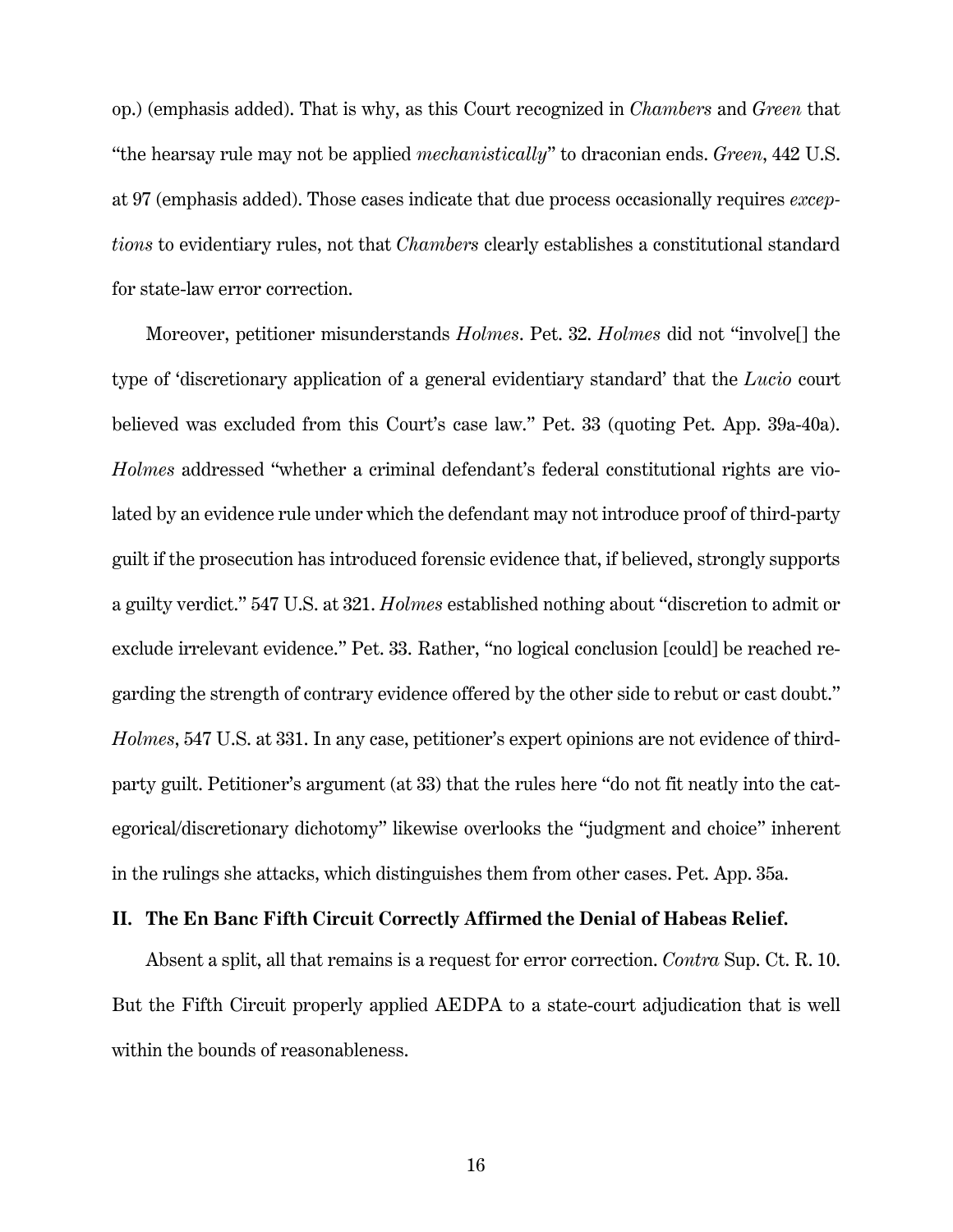### **A. The judgment correctly follows AEDPA.**

<span id="page-23-0"></span>The judgment affirming the district court properly followed AEDPA's requirements, which are "difficult to meet." *White v. Woodall*, 572 U.S. 415, 419 (2014). [4](#page-23-7)

**1.** AEDPA precluded relief unless the state court's judgment "was contrary to, or involved an unreasonable application of, clearly established Federal law, as determined by the Supreme Court of the United States." 28 U.S.C. § 2254(d)(1). "[C]learly established Federal law" "refers to the holdings, as opposed to the dicta, of this Court's decisions as of the time of the relevant state-court decision." *Carey v. Musladin*, 549 U.S. 70, 74 (2006) (quoting *Williams v. Taylor*, 529 U.S. 362, 412 (2000)).

<span id="page-23-4"></span><span id="page-23-1"></span>A decision is "contrary to" this Court's precedent if it rests on a "rule that contradicts the governing law set forth in [the Court's] cases," or involves "a set of facts that are materially indistinguishable from a decision of this Court and nevertheless arrives at a result different from [its] precedent." *Williams*, 529 U.S. at 405, 406. Under the "unreasonable application" prong, a decision must be "so lacking in justification that there was an error well understood and comprehended in existing law beyond any possibility for fairminded disagreement." *Richter*, 562 U.S. at 103. "The more general the rule, the more leeway [state] courts have in reaching outcomes in case-by-case determinations." *Yarborough v. Alvarado*, 541 U.S. 652, 664 (2004). And the more room there is for fairminded disagreement. *Lett*, 559 U.S. at 776.

<span id="page-23-6"></span><span id="page-23-5"></span><span id="page-23-3"></span><span id="page-23-2"></span>**2.** The Fifth Circuit faithfully applied these principles.

<span id="page-23-7"></span><sup>&</sup>lt;sup>4</sup> Petitioner does not argue factual unreasonableness under 28 U.S.C.  $\S 2254(d)(2)$ , which the plurality correctly rejected. Pet. App. 26a-28a.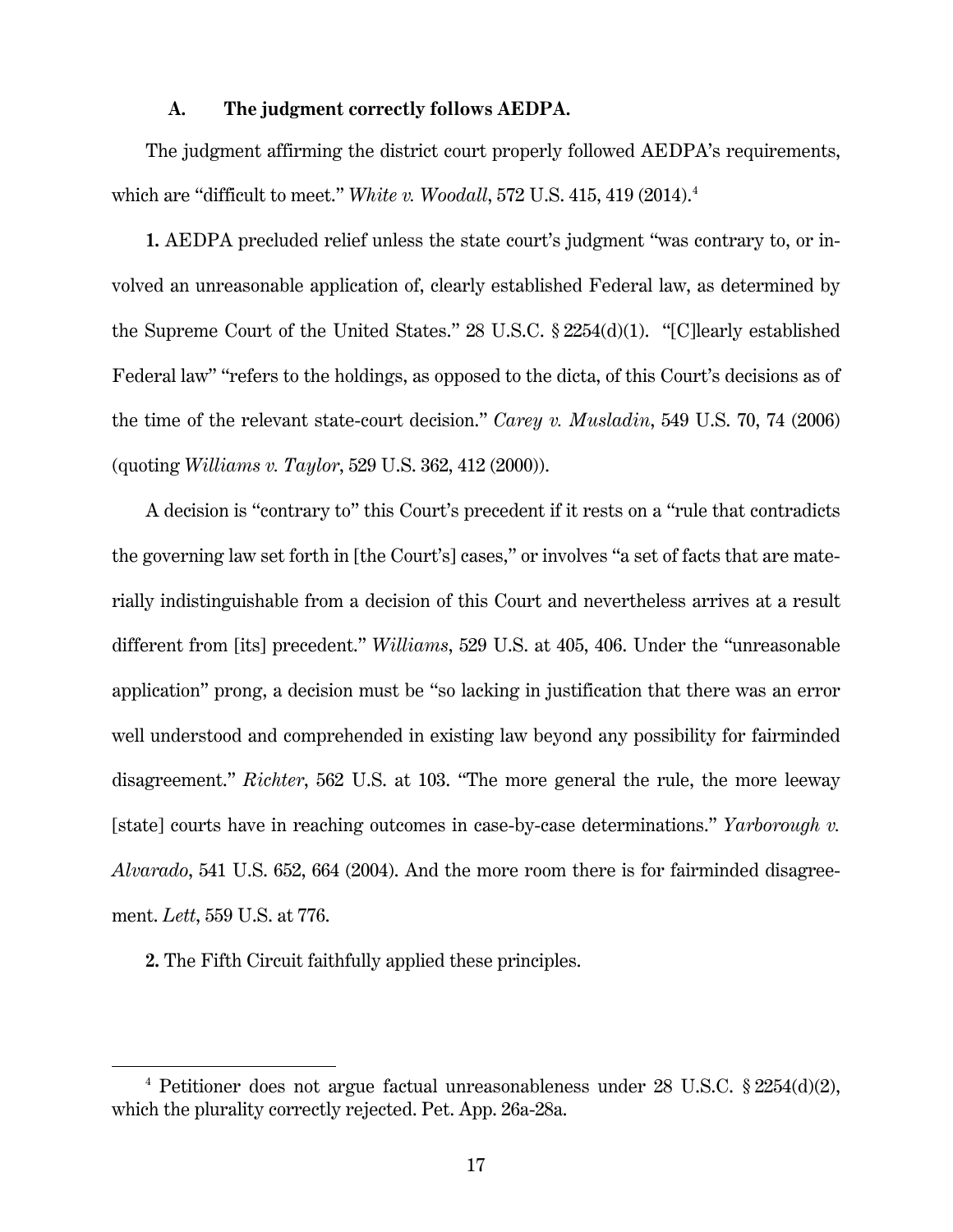**a.** Federal law clearly establishes that defendants are guaranteed a meaningful opportunity to present a complete defense. *See Crane*, 476 U.S. at 690. The plurality and concurrence followed that principle. Pet. App. 17a; Pet. App. 39a. Petitioner divines a contrary position from assorted cases addressing a variety of state evidentiary rules. *See* Pet. 23-28. But because no Supreme Court holding required admitting expert testimony about the credibility of petitioner's statements, the state-court decision cannot have been "contrary to or an unreasonable application of clearly established federal law." *Musladin*, 549 U.S. at 77.

<span id="page-24-1"></span><span id="page-24-0"></span>*Scheffer* expressly rejected that a complete defense requires expert testimony on credibility. 523 U.S. at 316-17. The underlying prohibition was "neither arbitrary nor disproportionate in promoting" the ends of "ensuring that only reliable evidence is introduced at trial[ and] preserving the court members' role in determining credibility." *Id.* at 309 (recognizing Federal Rule of Evidence 702's similar legitimate interests). The Court distinguished the rule against expert testimony from *Chambers* "because, unlike the evidentiary rules at issue" elsewhere, the expert rule "does not implicate any significant interest of the accused" and "did not preclude him from introducing any factual evidence." *Id.* at 316-17.

*Chambers*, *Green*, and *Crane* apply similarly. *Chambers* found a due process violation from Mississippi's voucher rule, which prevented parties from impeaching their witnesses, and Mississippi's hearsay rule, which did not recognize an exception for statements against penal interest. 410 U.S. at 302. Chambers was "unable either to cross-examine [his witness] or to present witnesses in his own behalf who would have discredited [the witness]'s repudiation [of his confession] and demonstrated his complicity" in the crime. *Id.* at 294. Missis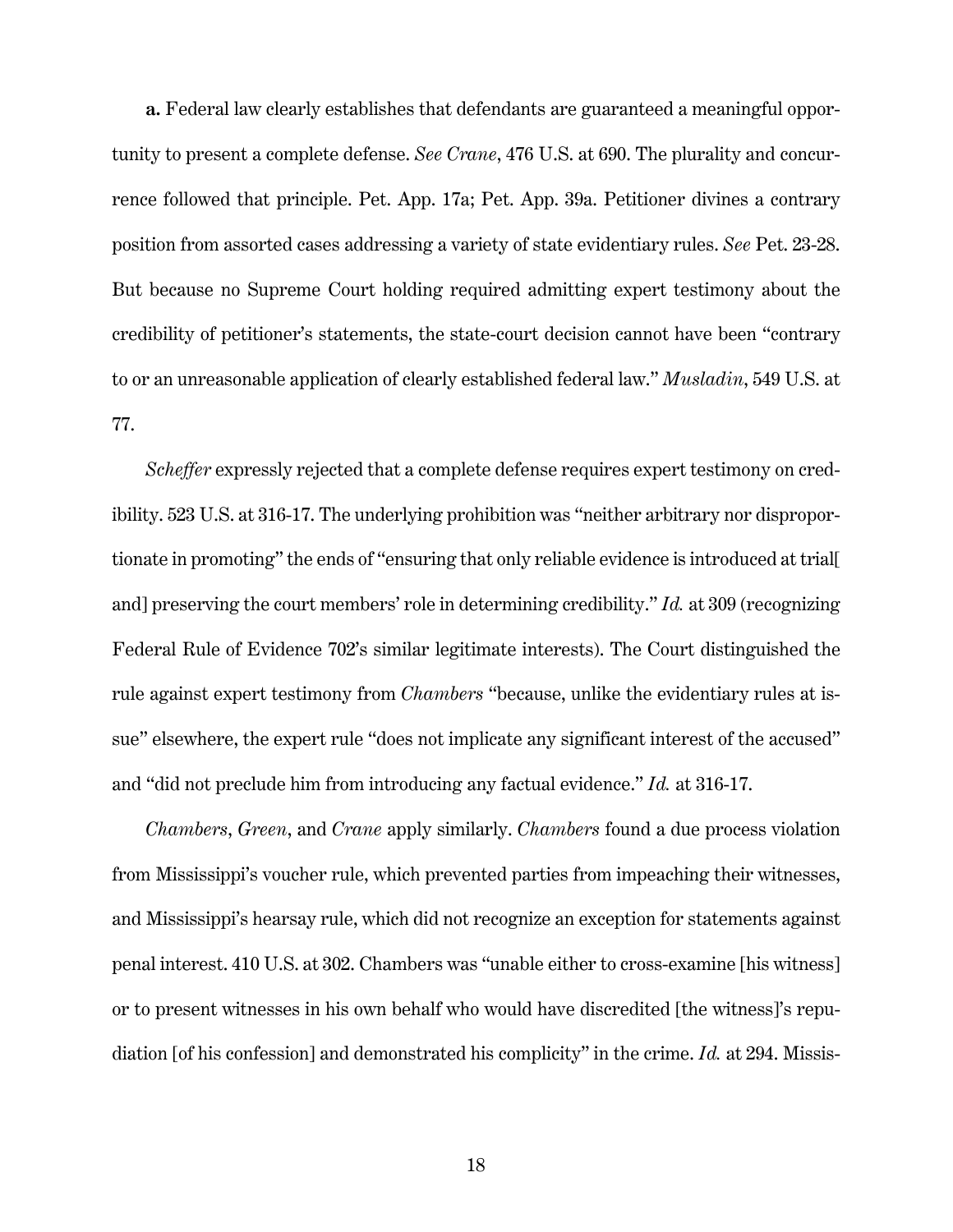sippi did not defend its rule, and the excluded hearsay "bore persuasive assurances of trustworthiness." *Id.* at 297, 302. In *those* circumstances, "the hearsay rule may not be applied mechanistically to defeat the ends of justice." *Id.*

In *Green*, Georgia's hearsay rule violated due process by categorically excluding exculpatory factual testimony regardless of reliability. Georgia had no hearsay exception for declarations against penal interest. 442 U.S. at 96 & n.1. But "substantial reasons existed to assume [the testimony's] reliability," and "the State considered the testimony sufficiently reliable to use it" in another capital case. *Id.* at 97. In such "unique circumstances," the "hearsay rule" cannot be applied "mechanistically." *Id.*

In *Crane*, "blanket exclusion of the proffered testimony about the circumstances of petitioner's confession deprived him of a fair trial." 476 U.S. at 690. The trial court excluded evidence under Kentucky's rule categorically barring the circumstances of a confession that had been deemed voluntary. *Id.* at 686-87. The excluded evidence was "competent, reliable evidence bearing on the credibility of a confession" and the State offered no "rational justification" for its rule. *Id.* at 690-91. Thus, "wholesale exclusion" of this evidence was improper. *Id.* at 691.

Petitioner suggests that even if none of this Court's cases clearly establish the rule she seeks, she can cobble it together from other cases. *See* Pet. 34-36. Petitioner misunderstands what it means to clearly establish federal law under AEDPA. The most petitioner could say is that her position derives from cases *rejecting* arguments like petitioner's. Pet. App. 33a-35a. That hardly reflects a "set of principles that 'are fundamental enough that when new factual permutations arise, the necessity to apply the earlier rule will be beyond doubt.'" Pet. 35-36 (quoting *Yarborough*, 541 U.S. at 666). Nor can petitioner attack the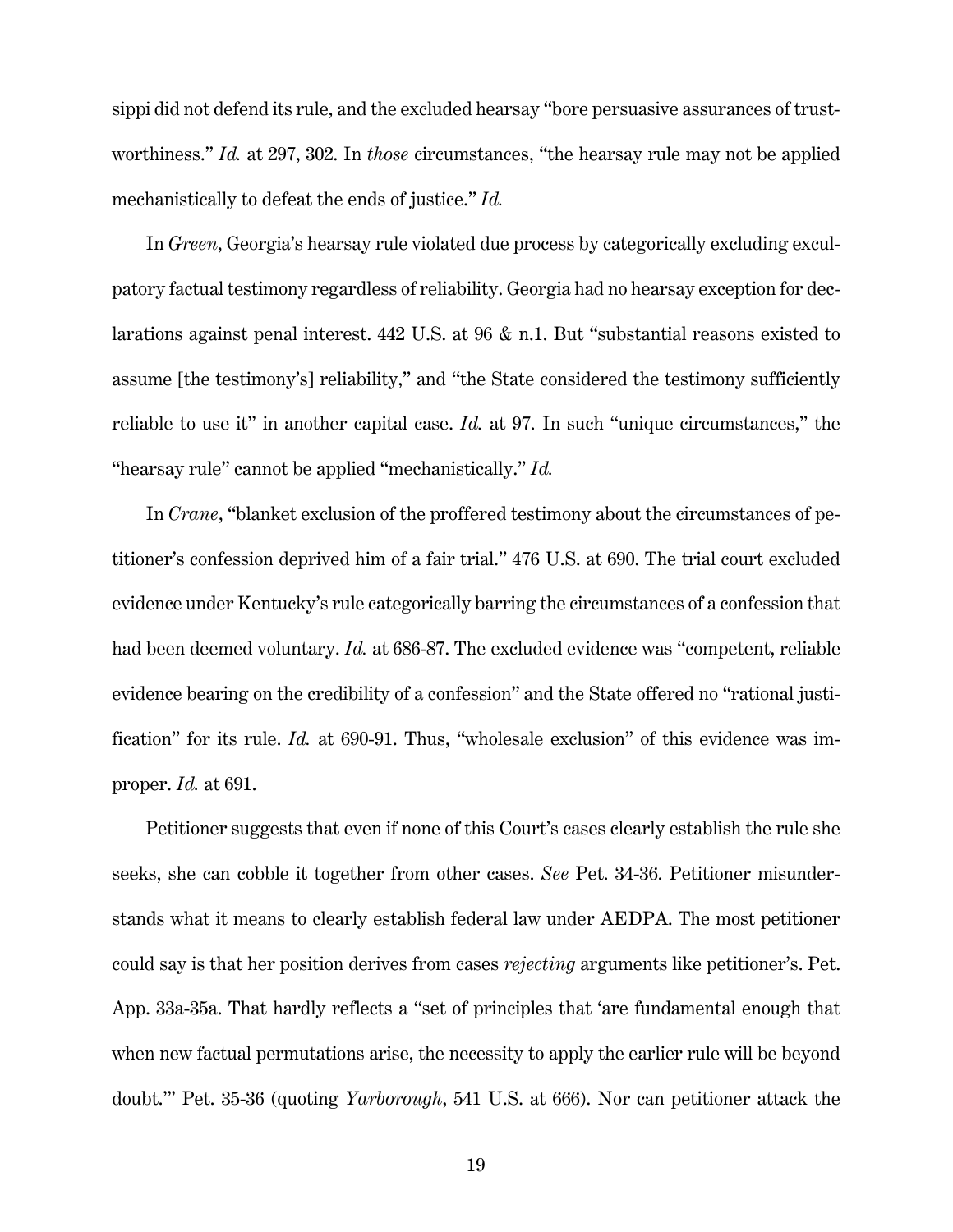<span id="page-26-1"></span>concurrence (Pet. App. 39a-40a) for distinguishing petitioner's case from existing precedent. *Contra* Pet. 35. Petitioner's own authority recognizes that AEDPA bars relief when a petitioner's case is "distinguishable" from existing complete-defense cases. *Pittman v. Sec'y, Florida Dep't of Corr.*, 871 F.3d 1231, 1247 (11th Cir. 2017).

<span id="page-26-2"></span>**b.** Neither the plurality nor the concurrence concluded that the CCA applied a rule that is contrary to the governing law. *See* 28 U.S.C. § 2254(d)(1). Indeed, the state court could not have diverged from this Court's precedent. *See Williams*, 529 U.S. at 406. *Crane*, *Chambers*, and their progeny do not involve "facts that are materially indistinguishable" from petitioner's case. *Id.* Petitioner conceded no case was on "all fours" with hers. Pet. App. 19a.

<span id="page-26-0"></span>**c.** The Fifth Circuit also correctly applied AEDPA's unreasonable-application prong. *Crane* and *Chambers* lack "specificity" for outcomes of state evidentiary rulings. *Richter*, 562 U.S. at 101. The "possibility for fairminded disagreement" is at its apex. *Id.* at 101-03. It is not unreasonable "to decline to apply a specific legal rule that has not been squarely established by this Court." *Id.* at 101.

No precedent required admitting petitioner's experts. Pet. App. 34a. "[F]airminded jurists" can "disagree" about petitioner's evidence. *Richter*, 562 U.S. at 101. A decision is unreasonable only if "it is so obvious that a clearly established rule applies to a given set of facts that there could be no 'fairminded disagreement' on the question." *Woodall*, 572 U.S. at 427 (quoting *Richter*, 562 U.S. at 103). Here, fairminded jurists could conclude that no Supreme Court case applies to the "set of facts" at issue. *Id.*

Petitioner cannot fault the CCA for "unreasonably appl[ying] *Crane* by failing to extend it to *discretionary* evidentiary decisions." Pet. App. 20a (citing *White*, 572 U.S. at 426). Unlike *Crane*, the trial court did not bar "testimony about the environment in which the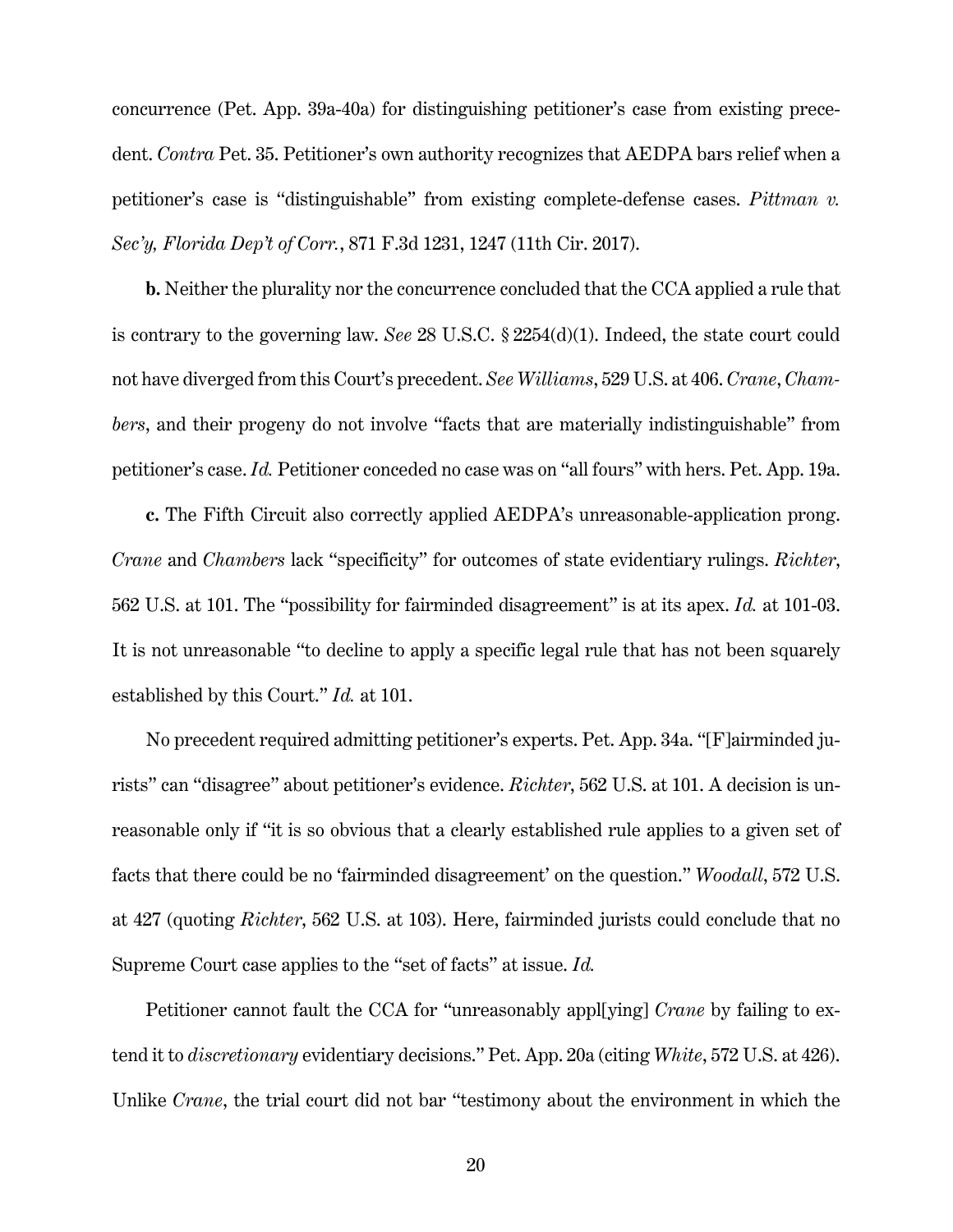police secured [her statement]," or demand the "wholesale exclusion of this body of potentially exculpatory evidence." 476 U.S. at 691. Far from upholding any *per se* ban, the CCA upheld fact-specific exclusions of petitioner's experts on the record made by trial counsel. That forecloses any argument "that Texas courts *categorically* prohibited evidence undermining her inculpatory statements." Pet. App. 20a.

<span id="page-27-0"></span>Nor was *Chambers* unreasonably applied. Petitioner argued "that the exclusion of the experts' opinions made her trial unfair because it precluded her from proving that she did not beat her child to death or commit ongoing abuse of Mariah, even though she admitted to committing abuse." Pet. App. 23a. But *Chambers* "involved an idiosyncratic state . . . evidentiary [rule] that was 'arbitrary,' 'did not rationally serve any discernible purpose,' and 'could not be rationally defended.'" Pet. App. 23a-24a (quoting *Jackson*, 569 U.S. at 509). To hold that the CCA unreasonably applied these cases, the Court would "have to  $(1)$  extend them or (2) frame them 'at such a high level of generality' that we'd 'transform even the most imaginative extension of existing case law into clearly established Federal law, as determined by the Supreme Court.'" Pet. App. 24a (quoting *Jackson*, 569 U.S. at 512).

AEDPA "precludes that." Pet. App. 24a. If *Jackson* prohibited extending cross-examination rules to cover extrinsic evidence, *see* 569 U.S. at 511-12, then petitioner cannot fault the Fifth Circuit for declining to extend general rules from *Crane* and *Chambers* to mandate expert admissibility. Nor can she fault the CCA for leaving precedent unextended. *White*, 572 U.S. at 426.

<span id="page-27-1"></span>Refusing to expand precedent is hardly "inconsistent with" *Jackson*. Pet. 29 n.16. *Jackson* noted that Nevada's extrinsic evidence rule—on its face—serves legitimate aims and is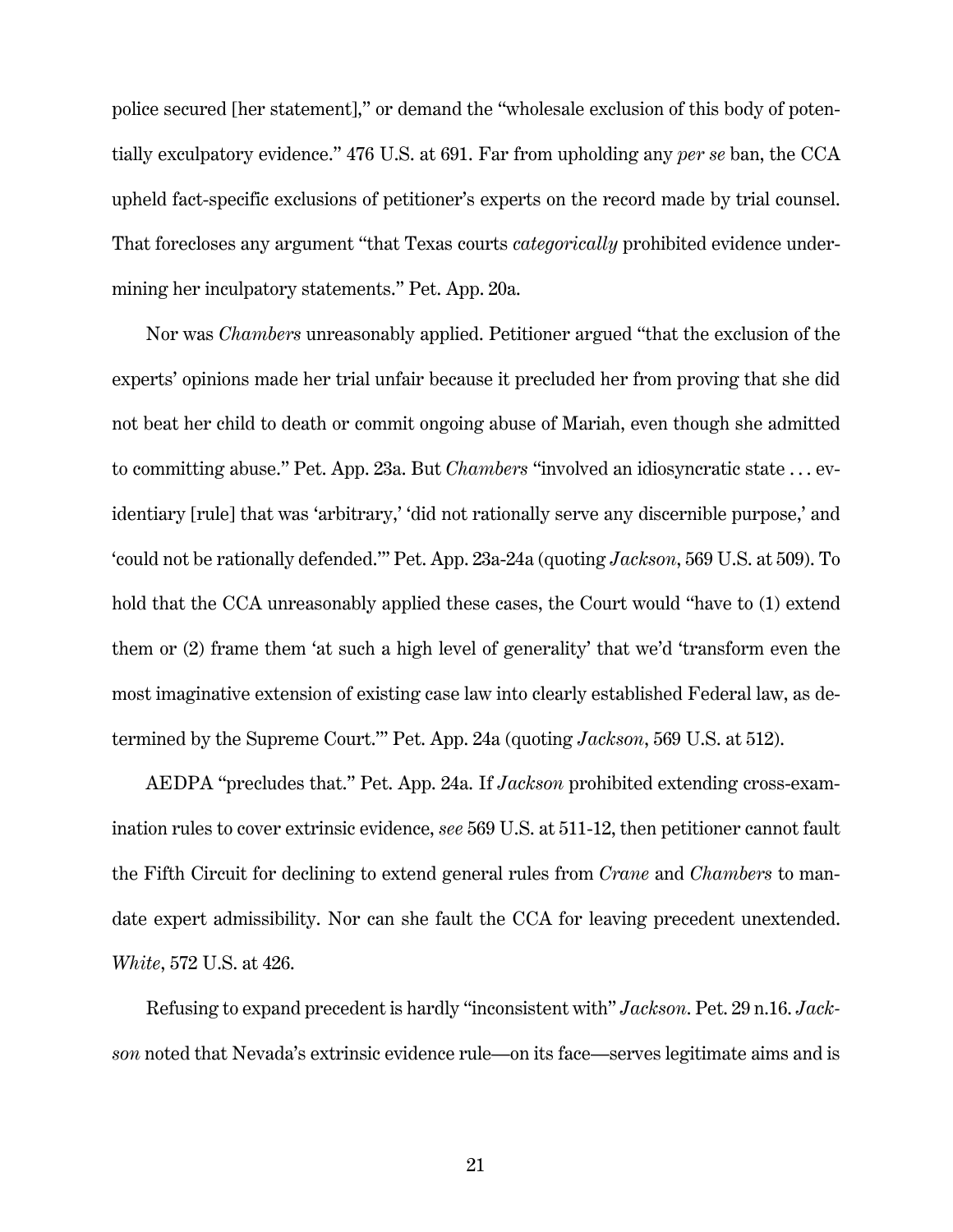a "widely accepted rule of evidence law." 569 U.S. at 510. That is why the Court could distinguish cases dealing with facially illegitimate rules. *Id.* at 510-11. Because petitioner claimed only that the state court *incorrectly applied* a "widely accepted rule of evidence," *id.* at 510, that ends AEDPA's inquiry.

#### <span id="page-28-1"></span>**B. The CCA acted well within the bounds of reasonableness.**

<span id="page-28-2"></span><span id="page-28-0"></span>AEDPA requires this Court to ask whether the CCA's adjudication was unreasonable, not whether the trial court's application of state evidentiary rules was correct. *See, e.g.*, *Woodall*, 572 U.S. at 419, 425. State courts need not even be aware of applicable precedent. *See Early v. Packer*, 537 U.S. 3, 8 (2002) (per curiam). AEDPA forecloses relief if "fairminded jurists could disagree" about the "correctness" of decisions. *Davis v. Ayala*, 576 U.S. 257, 269 (2015).

<span id="page-28-5"></span>The CCA "considered [the] two proffered experts on an individualized basis and found their opinions to be inadmissible as a matter of state law." Pet. App. 21a. This is precisely the inquiry that cases like *Holmes* would have trial courts make. *See* 547 U.S. at 326-27. "*Crane* itself recognizes that trial judges are 'called upon to make dozens, sometimes hundreds, of decisions concerning the [relevance] of evidence' in a given case" with "wide latitude" to do so. Pet. App. 35a (quoting *Crane*, 476 U.S. at 689). A state-law evidentiary error alone is not cognizable in federal-habeas review. *See McGuire*, 502 U.S. at 67-68. And under AEDPA, "an *unreasonable* application of federal law is different from an *incorrect* application of federal law." *Richter*, 562 U.S. at 101 (quoting *Williams*, 529 U.S. at 410).

<span id="page-28-7"></span><span id="page-28-6"></span><span id="page-28-4"></span><span id="page-28-3"></span>Nothing *required* admitting expert testimony to explain the defendant's own statements. *See* Pet. App. 21a (citing *Loza*, 766 F.3d at 486). There is "no clearly established law regarding 'a court's exercise of discretion to exclude expert testimony' as it relates to a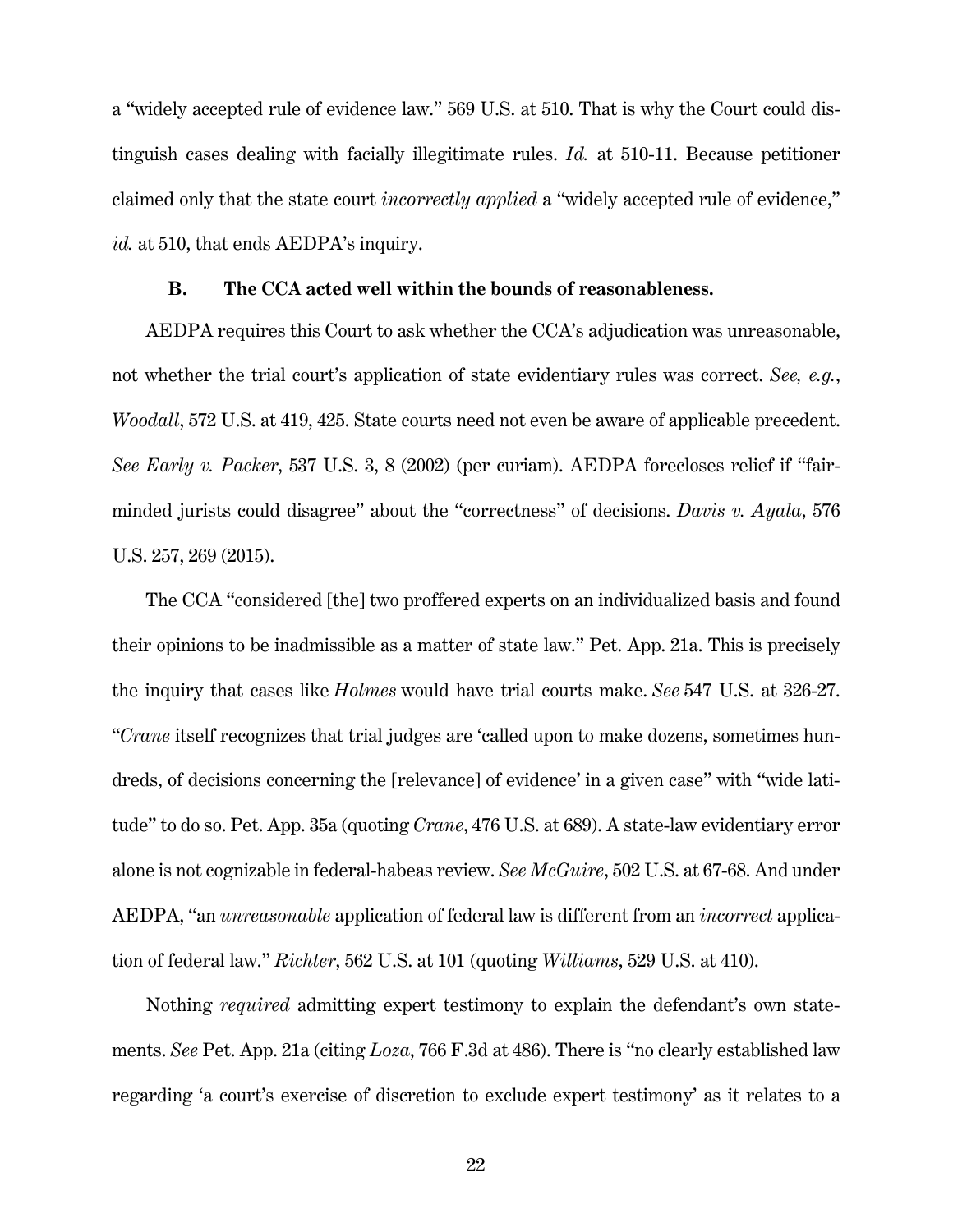<span id="page-29-6"></span><span id="page-29-5"></span><span id="page-29-4"></span><span id="page-29-2"></span><span id="page-29-1"></span>'criminal defendant's constitutional right to present relevant evidence.'" Pet. App. 20a (quoting *Moses*, 555 F.3d at 758-59). Other cases have "upheld state courts' wide latitude to make discretionary evidentiary decisions." Pet. App. 20a-21a (citing *Grant v. Royal*, 886 F.3d 874, 959-60 (10th Cir. 2018); *Troy v. Sec'y, Fla. Dep't of Corr.*, 763 F.3d 1305, 1307, 1315 (11th Cir. 2014); *Gagne v. Booker*, 680 F.3d 493, 516 (6th Cir. 2012) (en banc); *Rucker v. Norris*, 563 F.3d 766, 770 (8th Cir. 2009)). Like in *Scheffer*, petitioner's experts' exclusion "did not preclude [her] from introducing any factual evidence [about her interrogation]. Rather, [petitioner] was barred merely from introducing expert opinion testimony to bolster h[er] own credibility." 523 U.S. at 317. "State and Federal Governments unquestionably have a legitimate interest in ensuring that reliable evidence is presented to the trier of fact in a criminal trial." *Id.* at 309.

<span id="page-29-3"></span><span id="page-29-0"></span>There was also ample room for disagreement that petitioners' experts offered *competent, reliable* evidence bearing on the credibility of her own statements. Although petitioner bore the burden on that issue, petitioner secured no such findings. On direct review, federal courts assess decisions to exclude expert testimony for abuse of discretion. *See, e.g.*, *Kumho Tire Co. v. Carmichael*, 526 U.S. 137, 153 (1999). Adopting petitioner's rule would give state prisoners on collateral review a more favorable standard of review (de novo) than the standard applicable to federal direct appeals (abuse of discretion). Habeas review runs the other way. *See, e.g.*, *Brecht v. Abrahamson*, 507 U.S. 619, 633-38 (1993).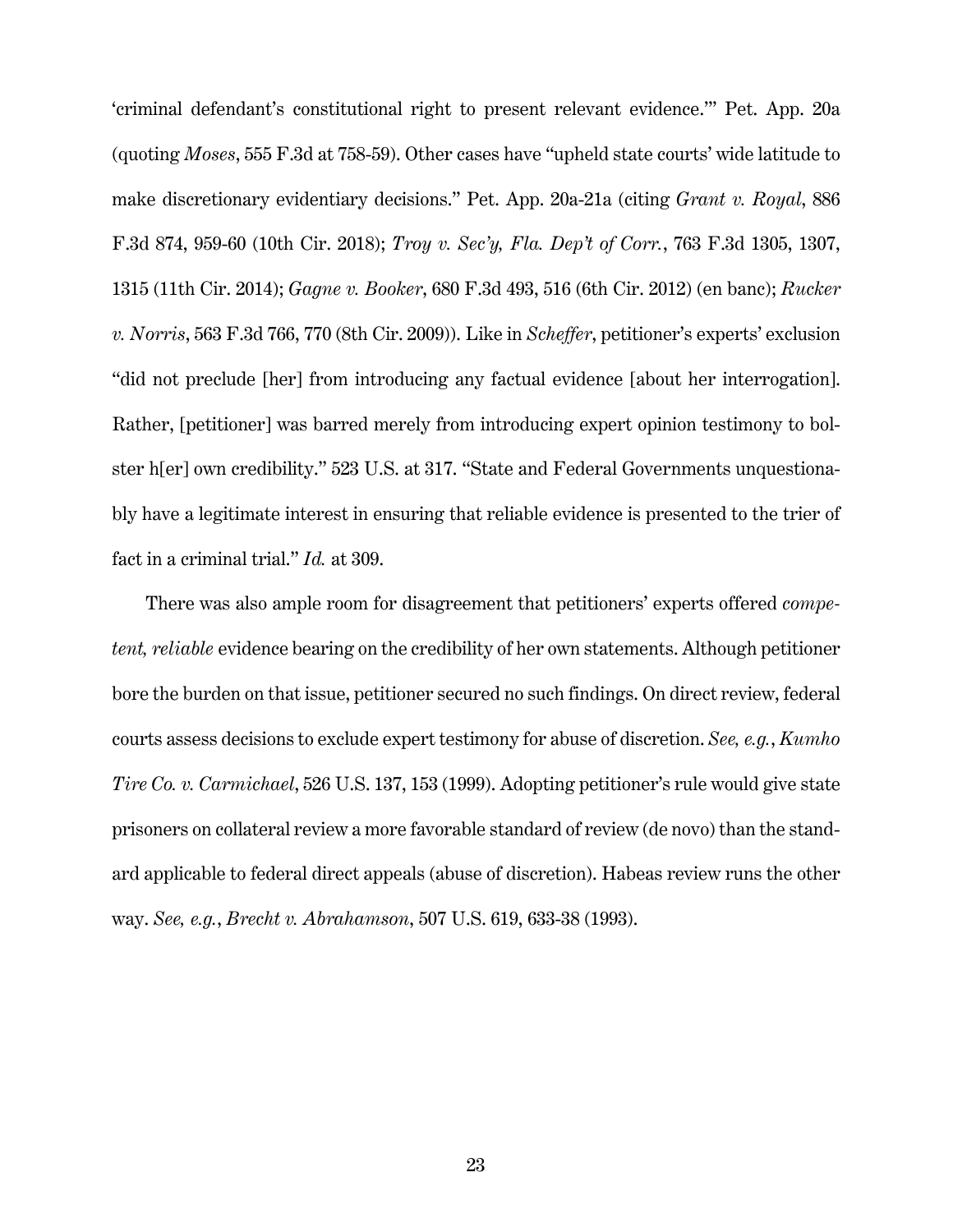# <span id="page-30-0"></span>**III. Multiple Vehicle Problems Complicate Review.**

This case presents several vehicle problems. Relief is independently barred by *Teague* and fails even without AEDPA deference. Nor did petitioner fairly present the current version of her claim in state court. *Contra* 28 U.S.C. § 2254(b)(2); *Picard v. Connor*, 404 U.S. 270, 278 (1971). Petitioner's efforts to cast this case as a good vehicle fall short.

## <span id="page-30-1"></span>**A. Independent grounds preclude relief.**

# <span id="page-30-10"></span><span id="page-30-9"></span><span id="page-30-8"></span><span id="page-30-6"></span>**1. Petitioner's claim is Teague-barred.**

<span id="page-30-2"></span>AEDPA aside, *Teague* holds that "new constitutional rules of criminal procedure will not be applicable to those cases which have become final before the new rules are announced." 489 U.S. at 310 (plurality op.). Petitioner requires this Court to hold, for the first time, that state courts must admit expert testimony to undermine a defendant's own statements. This independently bars relief, *see Horn v. Banks*, 536 U.S. 266, 272 (2002) (per curiam), because it was not "compelled by existing precedent" when petitioner's conviction became final, *O'Dell v. Netherland*, 521 U.S. 151, 156 (1997). Such new rules cannot apply retroactively. *Edwards v. Vannoy*, 141 S. Ct. 1547, 1560 (2021).

<span id="page-30-7"></span><span id="page-30-5"></span>Here, relief requires at least two new rules: a trial court's exercise of *Daubert*'s gatekeeping function can violate the complete-defense right, and defendants are entitled to expert testimony interpreting their own statements. But this Court has never interpreted the complete-defense right to mandate exercising discretion in a particular way, and this Court has rejected extending the right to expert testimony. *Cf. Scheffer*, 523 U.S. at 309, 313-14.

# <span id="page-30-4"></span>**2. Petitioner fails de novo review.**

<span id="page-30-3"></span>Even if petitioner could overcome *Teague*, her claim fails de novo review. Petitioner alleges that her experts' testimony was (1) critical to her defense of innocence; (2) excluded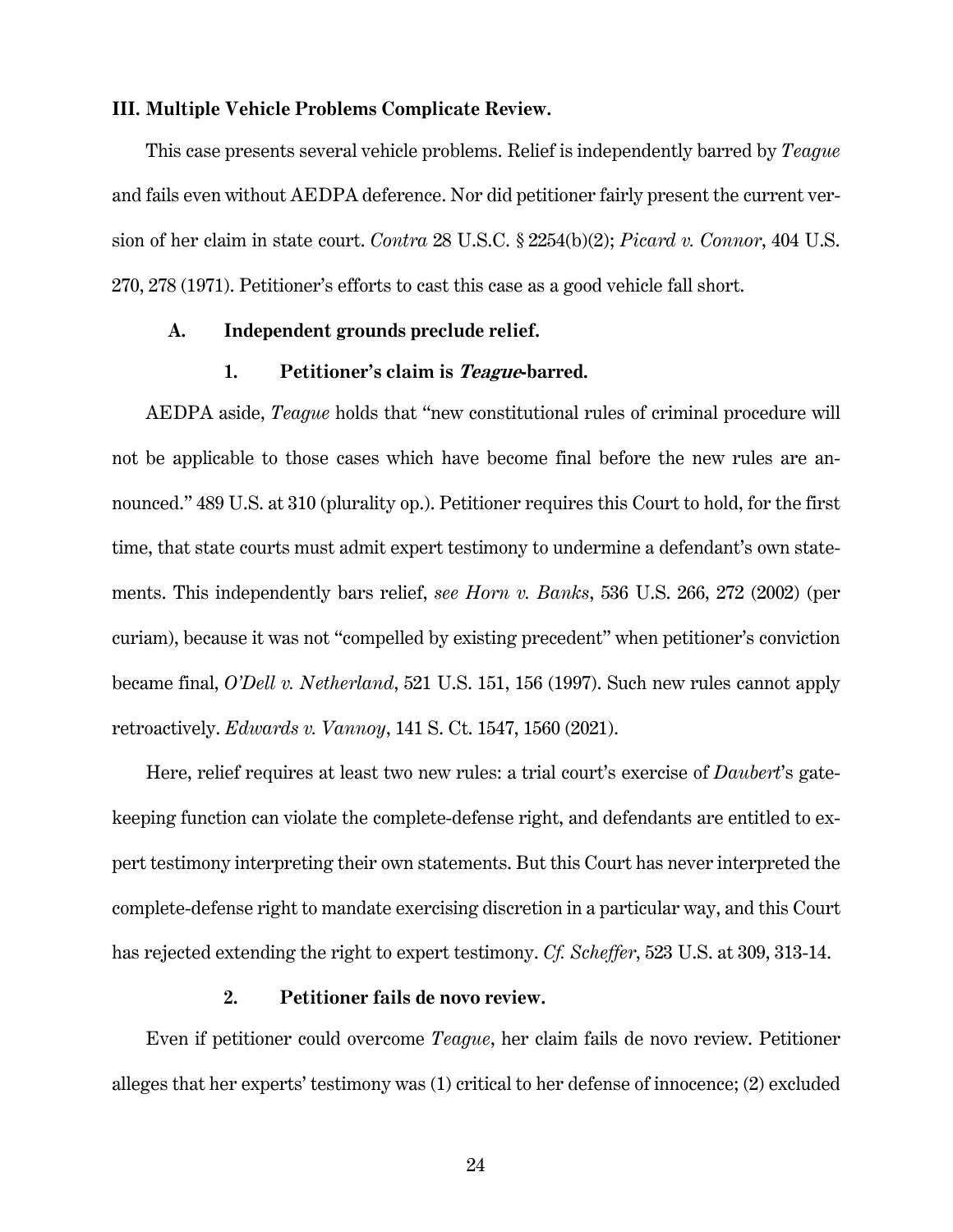for reasons that were arbitrary and disproportionate to the purposes of the evidence rules applied; (3) reliable. Pet. 39-40. Assuming that these elements comprise a complete-defense claim, petitioner cannot prove them. Moreover, any error was harmless.

<span id="page-31-1"></span>**a.** The expert testimony petitioner proffered at trial was not critical to her strategy of "casting doubt on the supposed confession." Pet. 39. Unlike in *Crane* and *Chambers*, the trial court did not bar petitioner from doing so. Her interrogation was visible on tape. Nothing prevented petitioner from presenting fact witnesses to testify about her body language or propensity to take blame. Nor was petitioner barred from explaining herself. *Cf. Rock*, 483 U.S. at 62 (Arkansas' *per se* rule violated the defendant's right "to testify on h[er] own behalf"). Invoking battered woman syndrome was especially dubious given that petitioner did not claim self-defense from domestic abuse.

**b.** The application of evidentiary rules was neither arbitrary nor disproportionate. States have "broad latitude under the Constitution to establish rules excluding evidence from criminal trials." *Scheffer*, 523 U.S. at 308. States "unquestionably have a legitimate interest in ensuring that reliable evidence is presented to the trier of fact in a criminal trial. Indeed, the exclusion of unreliable evidence is a principal objective of many evidentiary rules." *Id.* at 309. On the record actually before the trial court, excluding petitioners' experts properly tracked relevancy and reliability concerns. *See* Pet. App. 24a-26a.

<span id="page-31-3"></span><span id="page-31-2"></span><span id="page-31-0"></span>Nor did the expert testimony "help the trier of fact to understand the evidence or to determine a fact in issue." Tex. R. Evid. 702. To be relevant, proposed expert testimony must be "sufficiently tied to the facts of the case that it will aid the jury in resolving a factual dispute." *E.I. du Pont de Nemours Co. v. Robinson*, 923 S.W.2d 549, 556 (Tex. 1995). In *United States v. Hall*, 93 F.3d 1337 (7th Cir. 1996), which petitioner cited in her state and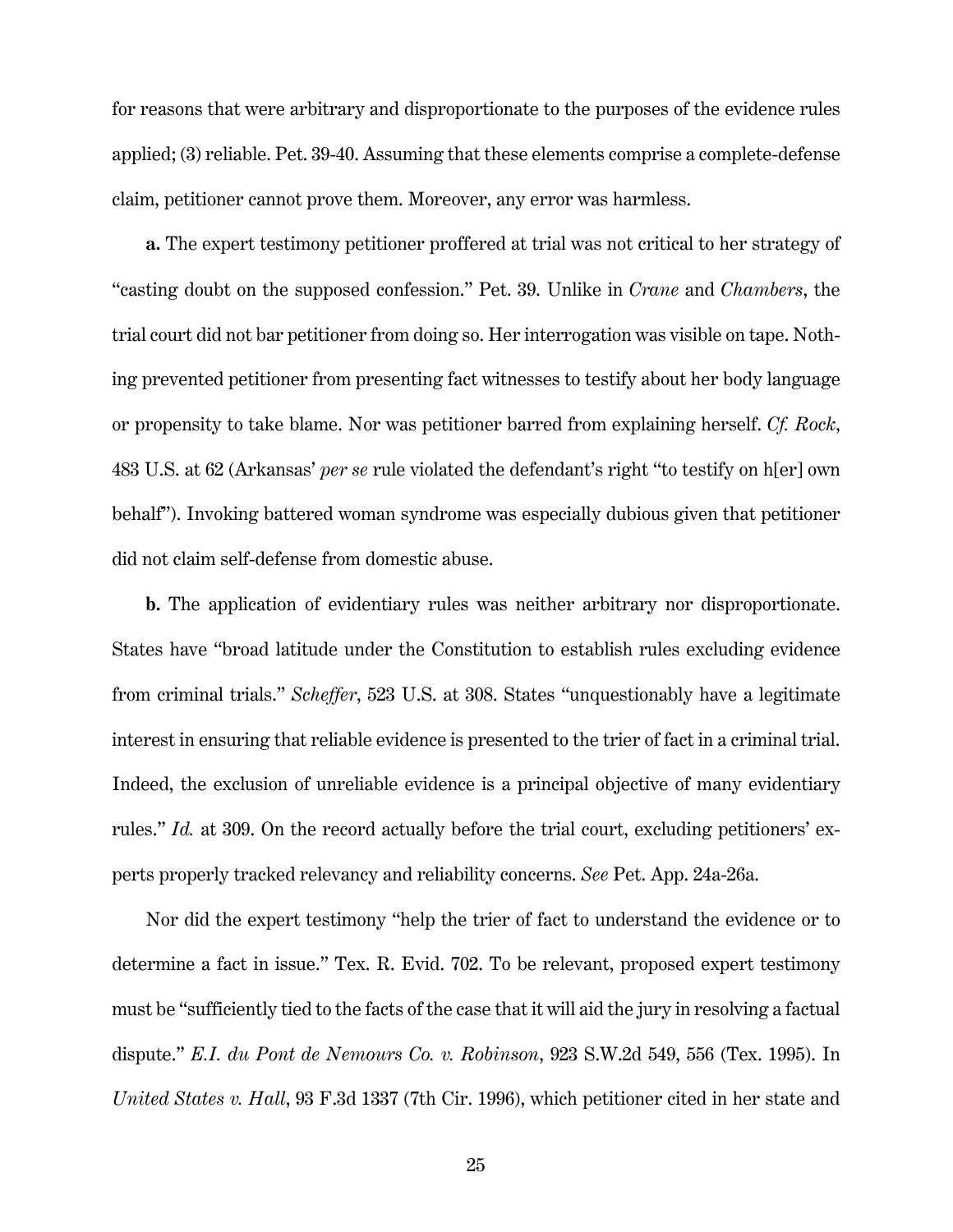<span id="page-32-1"></span>federal habeas applications, the court explained that the second part of the *Daubert* inquiry—whether the expert's scientific knowledge "will assist the trier of fact to understand or determine a fact in issue"—"is essentially a relevance inquiry." *Id.* at 1341-42.

<span id="page-32-3"></span>A fact-specific, discretionary decision excluding experts fit such objectives. That is why parallel federal evidentiary rules comport with the "legitimate interest in ensuring that reliable evidence is presented to the trier of fact in a criminal trial." *Scheffer*, 523 U.S. at 309 (citing Fed. R. Evid. 702). Barring petitioner's experts was "neither arbitrary nor disproportionate" and does not "implicate a sufficiently weighty interest of the defendant." *Id.* at 309.

<span id="page-32-2"></span>Nor was there disparity in any rule's application. In *Washington*, the Court found disparity in an evidentiary rule "disqualifying an alleged accomplice from testifying on behalf of the defendant" because the rule allowed testimony for the State. 388 U.S. at 22. Ranger Escalon's testimony about petitioner's demeanor presented no disparity because he was not offered as an expert and merely recounted his personal observations explaining how he approached taking petitioner's statement. In any case, petitioner could have objected to Escalon but did not. R.14951-53.

<span id="page-32-0"></span>**c.** Petitioner's experts were unreliable, lacking "probative value." Pet. 39. Courts accept that *jurors* are best qualified to determine the truth of a defendant's statements. The Fifth Circuit has held that an order preventing a defendant "from introducing expert opinion testimony to bolster his own credibility" is not arbitrary or disproportionate to the purpose of "protecting the province of the jury on the question of credibility of a confession." *Boyer v. Vannoy*, 863 F.3d 428, 454-55 (5th Cir. 2017). Rendering such opinions from *body language* is even farther afield. Villanueva and Pinkerman were properly qualified to testify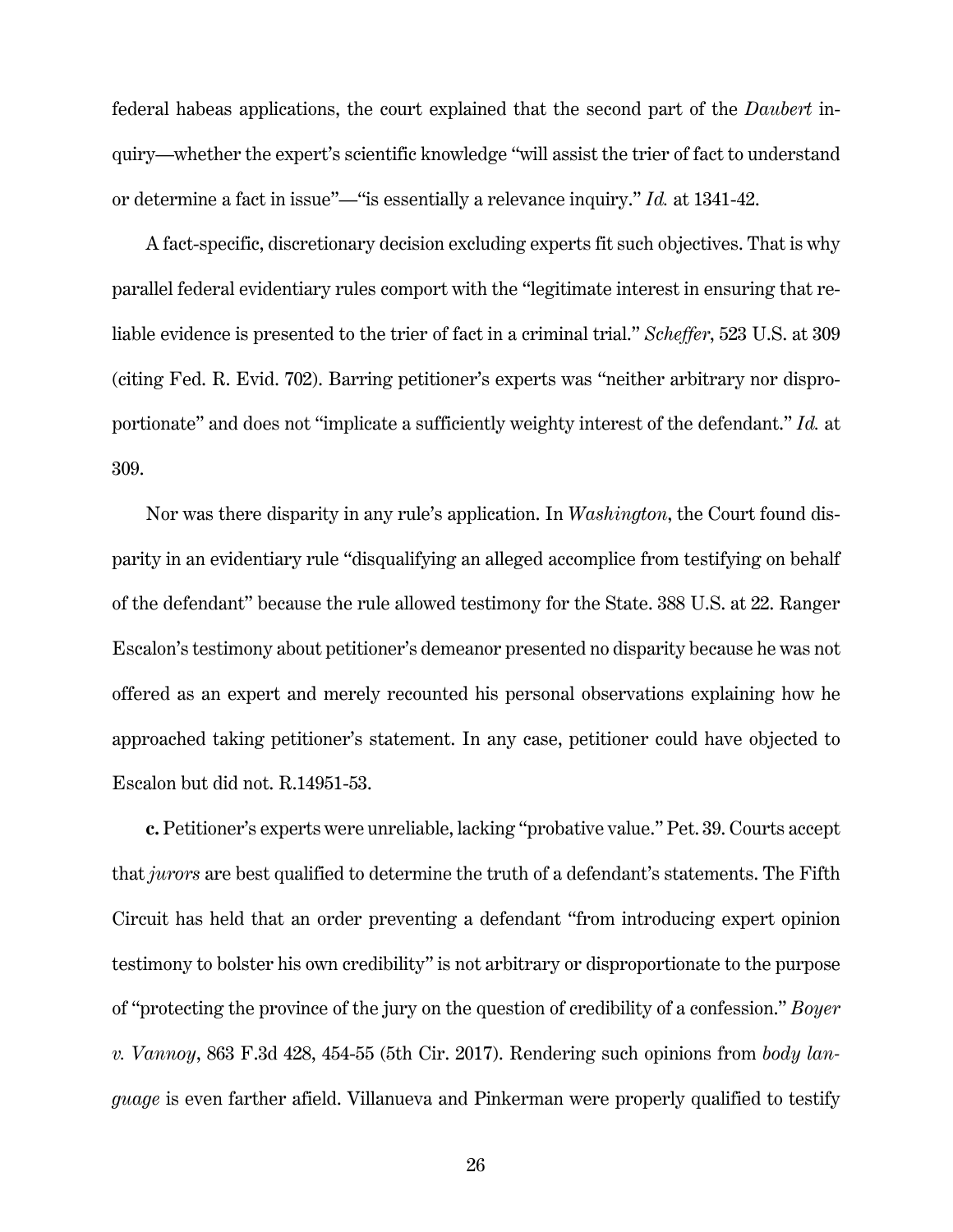*on mitigation*. But it does not follow that they were qualified to render an opinion on the defendant's credibility in the guilt phase, particularly when that opinion suggests that jurors should not believe the defendant.

Petitioner's experts lacked other indicia of reliability. For instance, Villanueva identified no specialized training to interpret body language. R.15236-41. As the trial court said, "an expert that is a psychologist . . . that has done studies on that and has done academic background on that, that may or may not be appropriate." R.15233. Petitioner does not contend that her experts had such background. *Contra* Pet. 40. Any suggestion that Pinkerman's reliability went unquestioned is baseless, given that concerns about Pinkerman's "generalized proffer" precipitated his exclusion at the guilt phase. Pet. App. 16a.

<span id="page-33-0"></span>**d.** Any error was harmless. Petitioner identifies no "substantial and injurious effect or influence [on] the jury's verdict." *Brecht*, 507 U.S. at 631. Medical testimony revealed Mariah's head trauma as inconsistent with an accidental fall. R.15095. Evidence that anyone but petitioner killed Mariah was "tenuous at best." R.557.

When Pinkerman and Villanueva testified during the punishment phase, jurors were unpersuaded. R.15529-652; R.15654-731. The jury likely would have dismissed the theory that petitioner would admit to anything based on the interview video, which did not show a woman taking blame for everything. Even if jurors discredited petitioner's recorded statement, that would have left jurors with petitioner's statement to her sister—"I did it," R.14991; petitioner's demonstration of abuse, R.8220-31; R.14958; and medical testimony strongly suggesting that petitioner's story blaming Mariah's head injury on an accidental fall was untruthful, R.15095. It would have also opened the door to statements from peti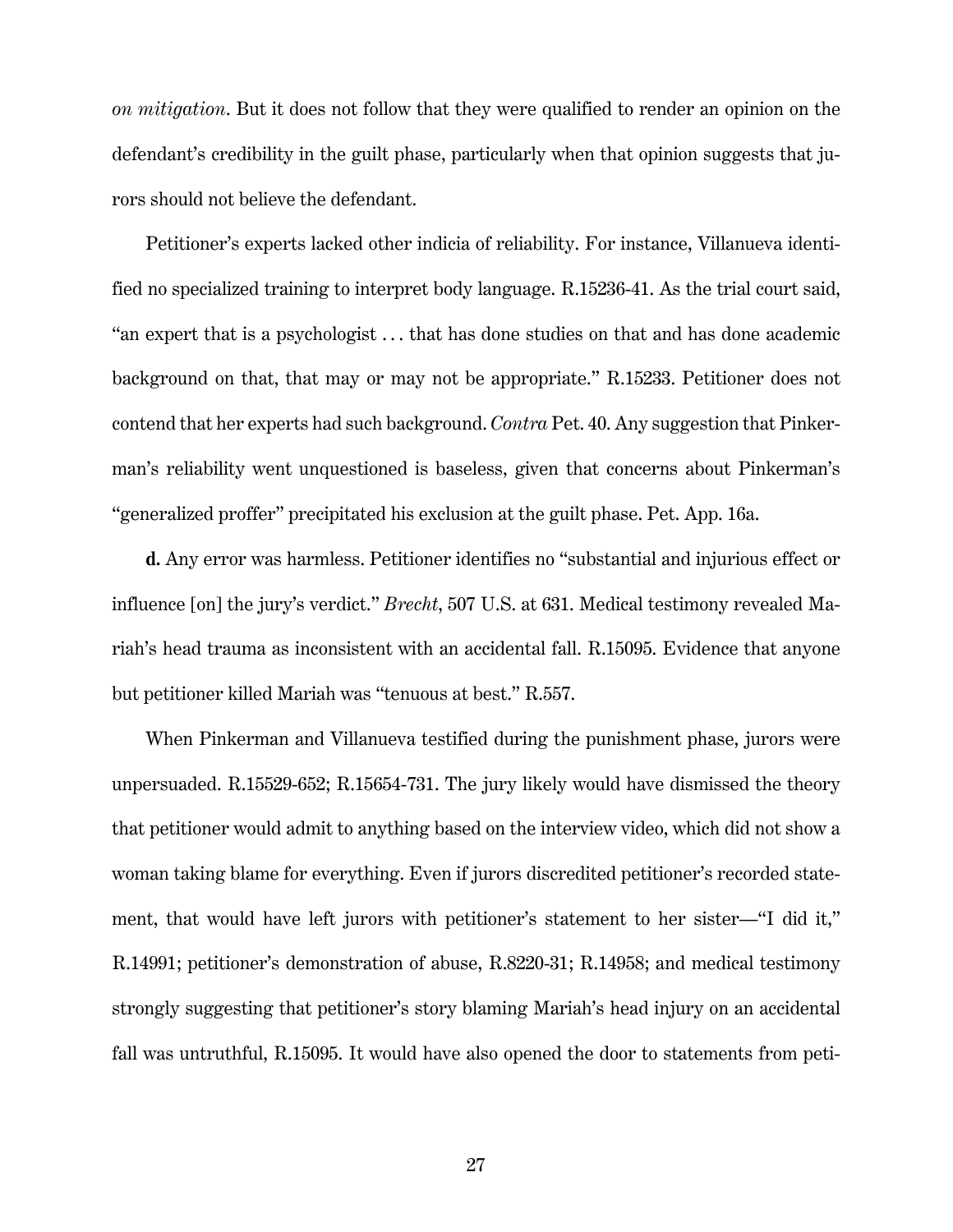tioner's children "that [petitioner] was an aggressor." R.10089. And Pinkerman's equivocation on the question of battered woman syndrome, R.15710-12, likely would have led the jury to discount the topic.

Moreover, petitioner urged jurors to credit her denial of killing Mariah because she admitted abuse. R.15340-43. The experts would have invited jurors to discredit parts of petitioner's statement (admitting abuse) while crediting others (denying responsibility for the head injury). A mere "possibility" that jurors might have reasoned past conflicting inferences cannot satisfy *Brecht*. 507 U.S. at 637.

## <span id="page-34-3"></span><span id="page-34-1"></span>**B. Petitioner's shifting claim presents significant vehicle problems.**

<span id="page-34-0"></span>As the plurality explained (Pet. App. 17a), AEDPA required the court to identify the "last state-court decision to adjudicate [her] claim" and "evaluate that decision under the relitigation bar." *See Wilson v. Sellers*, 138 S. Ct. 1188, 1192 (2018). For reasons explained by *Lucio*'s plurality, these questions pose significant barriers to review.

**1.** As currently framed, petitioner did not fairly present a cognizable federal claim in state court. Petitioner expressly premised her state-habeas claim on the trial court's alleged erroneous application of evidentiary rules governing admissibility of expert testimony. R.8032-34. The state-habeas conclusion that the trial court "did not abuse its discretion in excluding the testimony of Norma Villanueva and Dr. John Pinkerman" responded directly to petitioner's claim. R.10095. There is no doubt that the claim petitioner presented in state court was adjudicated on the merits. *See Johnson v. Williams*, 568 U.S. 289, 292 (2013).

<span id="page-34-2"></span>Any argument that excluding petitioner's experts was arbitrary and disproportionate to the purposes of evidentiary rules cannot form the basis of federal habeas relief because petitioner did not fairly present that issue in state court. Petitioner did not claim that the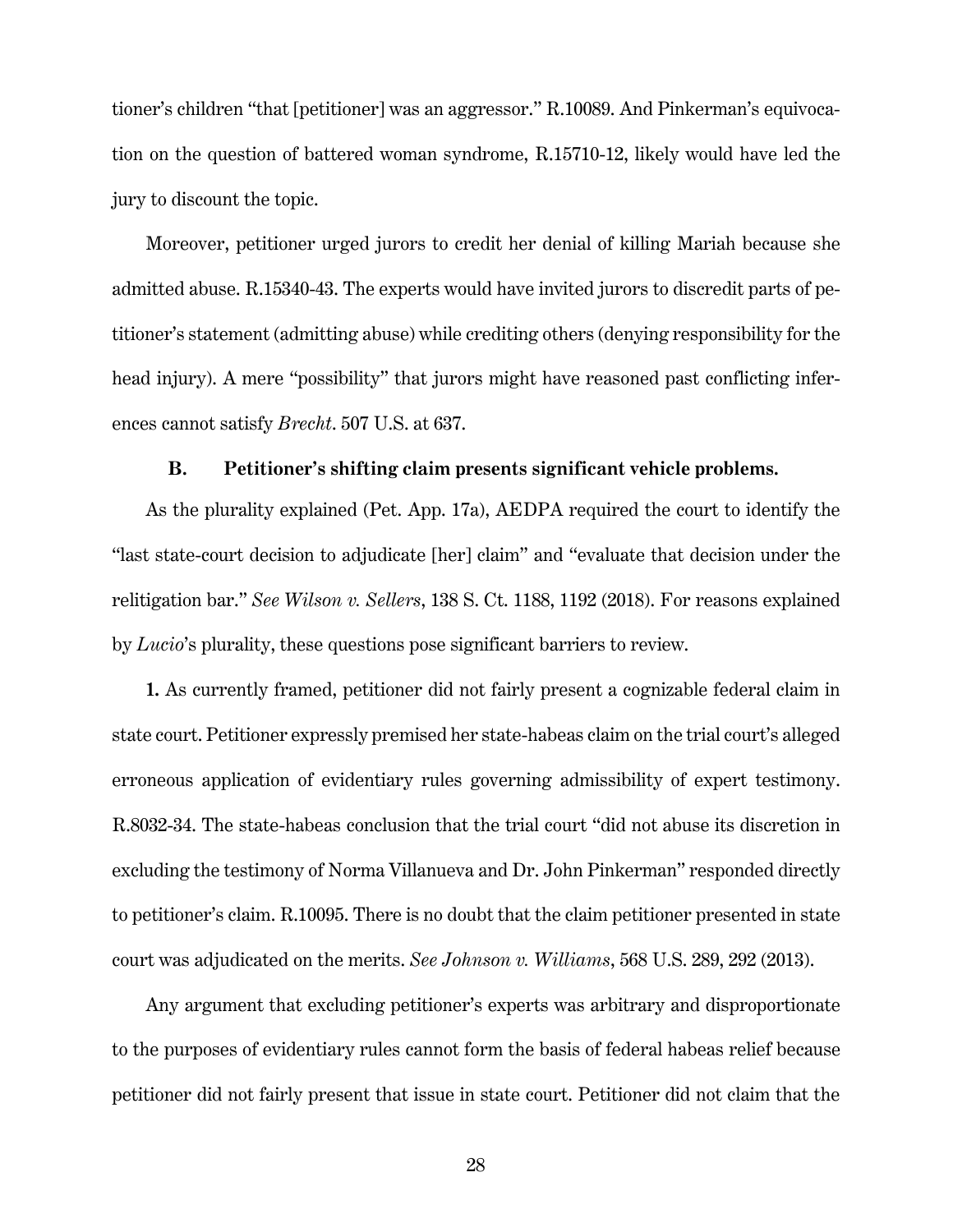rules in question are "arbitrary" or "disproportionate to the purposes they are designed to serve." *See Scheffer*, 523 U.S. at 308. To the contrary, she conceded that they are legitimate and do not "unconstitutionally abridge the right to present a defense." R.8032. Petitioner did not discuss *Green* or *Chambers*, and cited *Crane* only to disclaim reliance on it. *See* R.8029 n.36. The state court's conclusion that excluding petitioner's experts was not an abuse of discretion responded directly to arguments petitioner made in state court. Petitioner forfeited—and failed to exhaust—any alternative formulation of that claim. *See, e.g.*, *Sexton v. Beaudreaux*, 138 S. Ct. 2555, 2560 (2018) (per curiam).

<span id="page-35-2"></span><span id="page-35-0"></span>Insofar as petitioner's claim turns on alleged errors of state law, she does not present a cognizable federal claim. Such a claim is not cognizable because it concerns "state-court determinations on state-law questions." *McGuire*, 502 U.S. at 68. "[F]ederal habeas corpus relief does not lie for errors of state law." *Lewis v. Jeffers*, 497 U.S. 764, 780 (1990).

<span id="page-35-1"></span>The notion that petitioner can now reframe her claim "has no basis in law." Pet. App. 30a. "[S]tate prisoner[s] can raise different claims at different times with different facts in the state court," but they cannot "then smush them all together into a single claim in federal court." Pet. App. 30a. AEDPA demands "tak[ing] [petitioner] at her word" that "she was *not* trying to introduce expert testimony to 'answer the one question every rational juror needs answered: If [petitioner] is innocent, why did [s]he previously admit h[er] guilt?'' Pet. App. 36a. "At no point did trial counsel suggest that the exclusion of either witness would violate" due process. Pet. App. 15a. "And at no point did either expert offer to testify about the circumstances of [petitioner]'s custodial interrogation and whether she felt psychological pressure to admit to abusing Mariah. As Pinkerman himself later said, 'To my knowledge these issues were never raised.'" Pet. App. 16a (citing R.8975).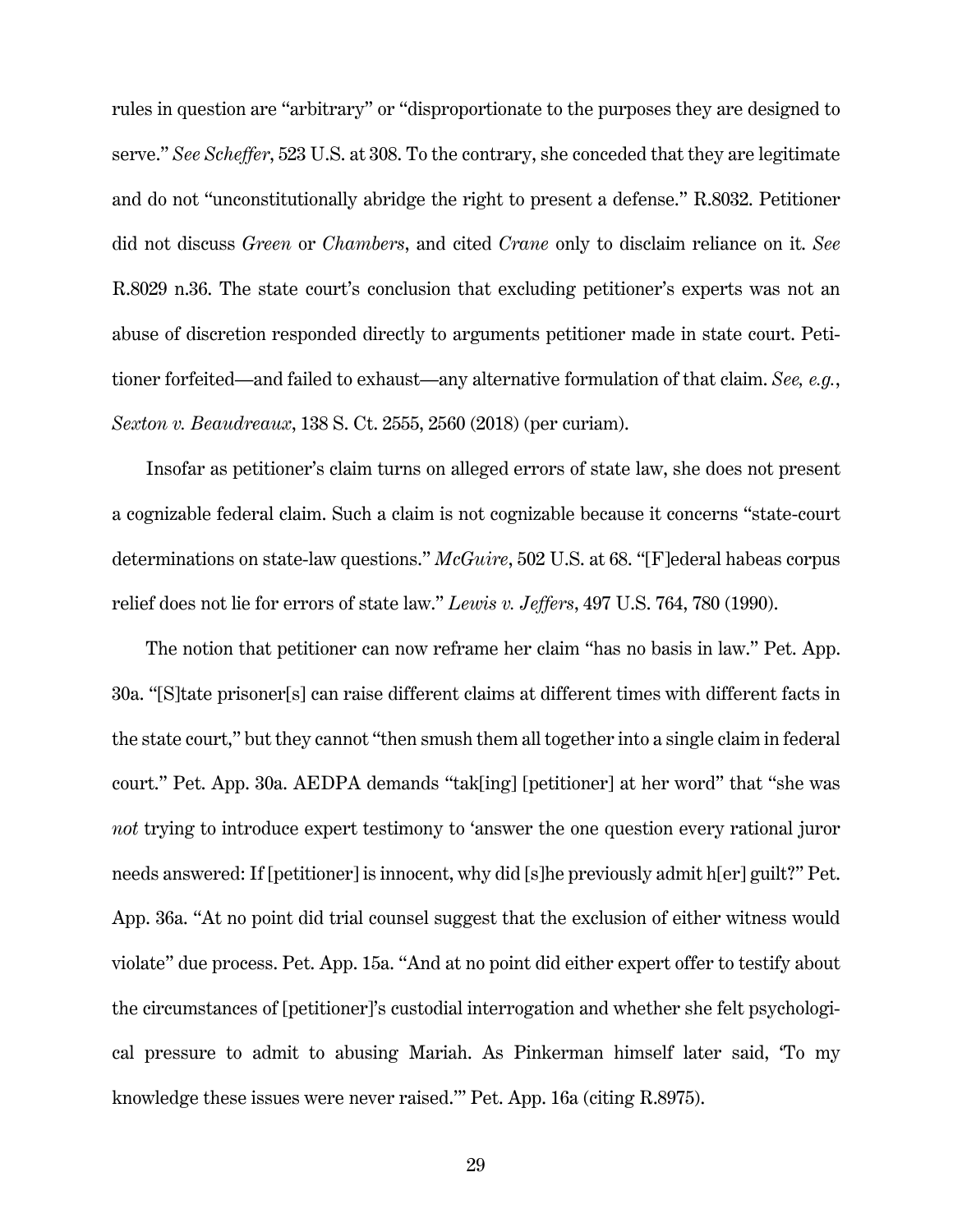<span id="page-36-3"></span>The proper analysis is not "idiosyncratic." *Contra* Pet. 35 n.18. Petitioner effectively admits "fundamentally alter<sup>[ing]"</sup> the claim she presented in state court. *Vasquez v. Hillery*, 474 U.S. 254, 260 (1986). Any new formulation (*e.g.*, Pet. 39-40) would be unexhausted and ineligible for relief. *See id.*; 28 U.S.C. § 2254(b)(1)(A). Nor would AEDPA's relitigation bar permit such altered arguments. *Cf. Beaudreaux*, 138 S. Ct. at 2560.

<span id="page-36-4"></span><span id="page-36-2"></span>**2.** Nor can petitioner contend that "the state trial court's decision to exclude the proffered testimony was 'complete[ly] irrational[]." Pet. App. 25a-26a. The argument poses significant vehicle problems. Per the plurality (Pet. App. 26a-27a), Villanueva's inadmissibility is unassailable, and petitioner depends "on an affidavit" from Pinkerman "that wasn't even written until many years after the trial and was first presented in a state habeas application that disclaimed" the theory that she had falsely taken blame. Pet. App. 26a. AEDPA forbids finding a state-court adjudication *unreasonable* from such evidence. Pet. App. 26a.

<span id="page-36-1"></span>On direct appeal, the CCA found that Pinkerman was not "offering any guilt-phase testimony that, 'since she was an abused woman [petitioner] would agree with anything a policeman would say.'" *Lucio*, 351 S.W.3d at 901. Petitioner's framing of Pinkerman's testimony did not "comport with Pinkerman's proffered testimony at trial" or "with what the trial attorney claimed that he was offering it for." *Id.* at 902. Under AEDPA, these findings are presumed correct, and petitioner lacks "clear and convincing evidence" overcoming them. 28 U.S.C. § 2254(e)(1). So, too, for findings about Villanueva. *See* Pet. App. 26a-27a.

<span id="page-36-5"></span><span id="page-36-0"></span>Petitioner's position on Pinkerman also violates *Cullen v. Pinholster*, 563 U.S. 170 (2011), which "preclude[s] Lucio from smushing together separate complete-defense claims to create a new one that amalgamates her factual and legal contentions at trial, on direct appeal, and in state habeas." Pet. App. 31a. Pinkerman's trial proffer "provided no basis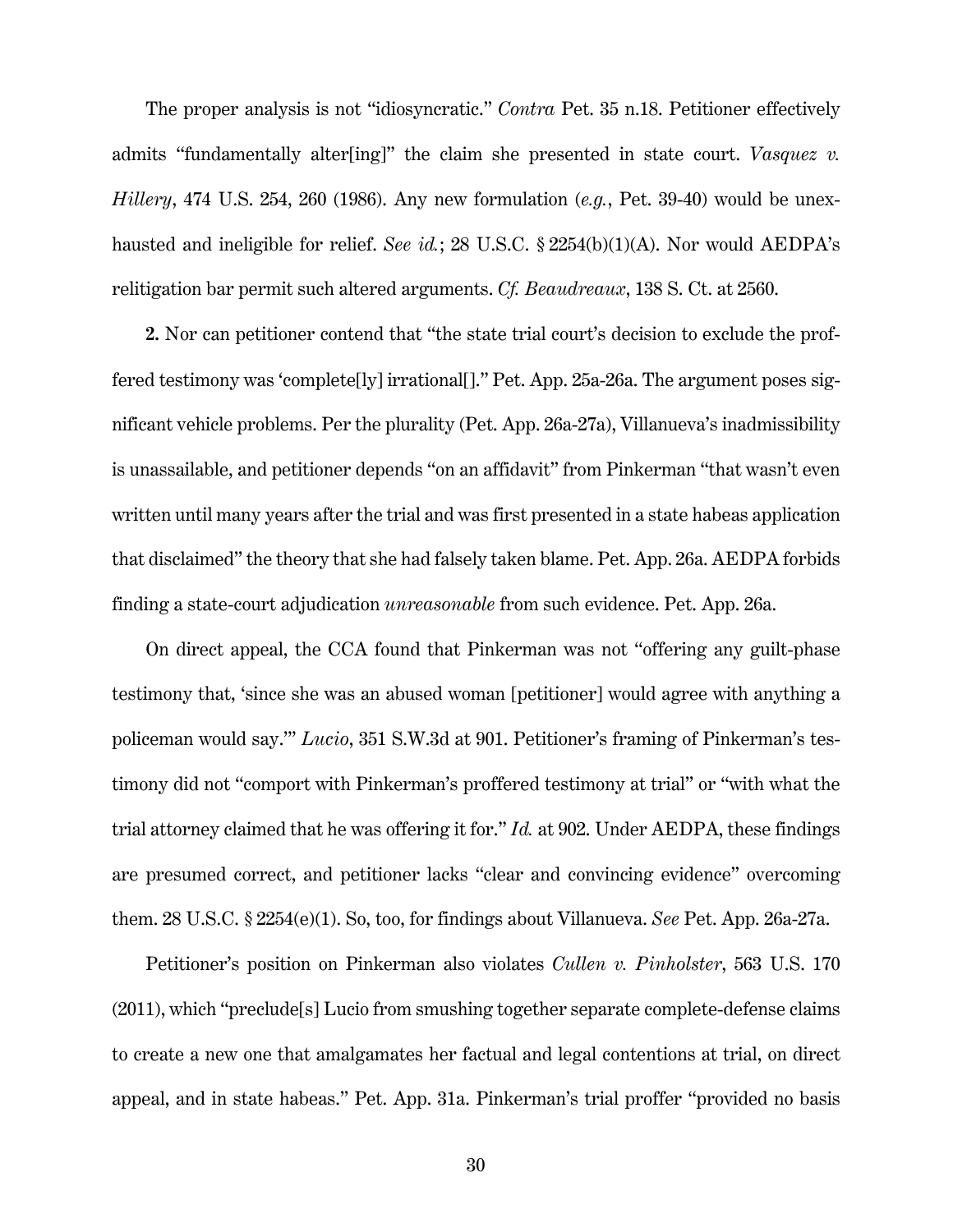upon which the state courts could have concluded that his testimony would have assisted the jury in understanding why Lucio made the statements that she did, why her demeanor was what it was, or whether she murdered her child." Pet. App. 24a. His report never "hint[ed] that any of [petitioner's] statements were false." Pet. App. 25a. Pinkerman's punishment-phase testimony never suggested that petitioner "was susceptible to taking blame for something that was not her fault." Pet. App. 25a. Petitioner cannot "combine[] the facts in the Pinkerman affidavit (from state habeas) with the *Crane* claim (from direct appeal) to hold the exclusion of Pinkerman's proffer (at trial) was arbitrary and 'complete[ly] irrational[ ].'" Pet. App. 24a.

This also refutes petitioner's suggestion (at 40) that her experts went unquestioned. Petitioner made no record of what specific evidentiary rules justified Pinkerman's testimony. The court excluded Pinkerman without hearing from the State, which presumably could have thoroughly explained why Pinkerman's testimony was inadmissible. Villanueva's inadmissibility was unassailable. *See* Pet. App. 26a-27a.

# **C. Petitioner cannot overcome these vehicle problems.**

<span id="page-37-0"></span>**1.** Petitioner's position has not "been consistently aired at all stages of this case." Pet. 38-40. Any argument that due process required admitting her experts *notwithstanding their discretionary exclusion* was absent at trial, direct appeal, and state-habeas. The State did not "concede[ that] *this* claim was fairly presented to the state court." Pet. 38 (citing R.374) (emphasis added). Petitioner presented *some* complete-defense claim, but not her current version (Pet. App. 14a) or ones hypothesized by former-prosecutor amici (at 16-22).

Moreover, any answer to the "purely legal question about clearly established law" would be advisory because petitioner cannot show "the state court unreasonably applied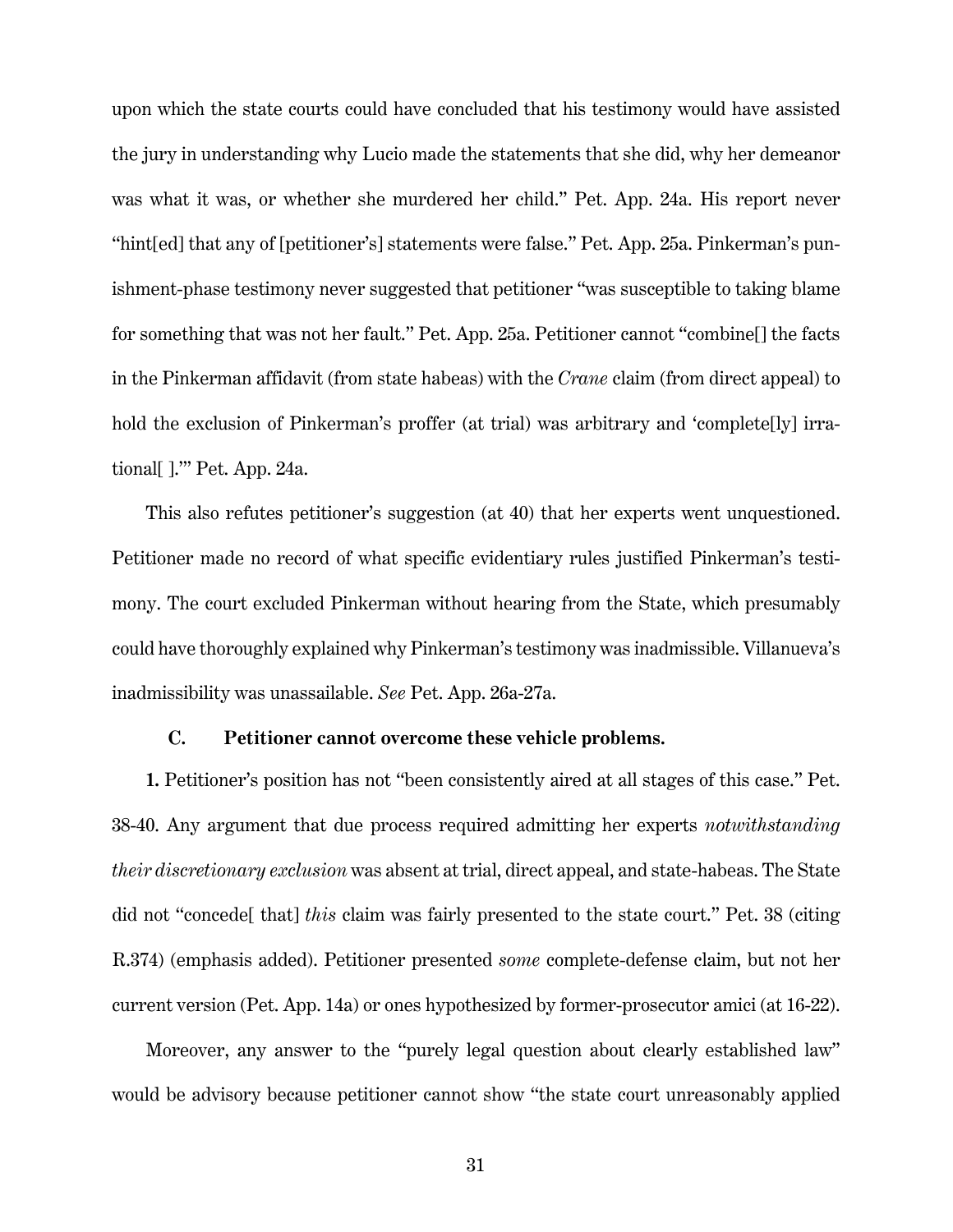the clearly established law." Pet. 38. No majority combination of judges below found that Pinkerman's exclusion "was arbitrary and disproportionate to the purposes of the relevancy rule" or found "a lack of parity between the prosecution and defense." Pet. 39. And the Fifth Circuit has held elsewhere that state courts may exclude expert testimony about properly interpreting confessions. *See Boyer*, 863 F.3d at 452-54.

<span id="page-38-1"></span><span id="page-38-0"></span>A federal court violates AEDPA by "substitut[ing] its own judgment for that of the state court instead of applying deferential review." *Kayer*, 141 S. Ct. at 524. Yet that is what the dissenters propose to do. *See* Pet. App. 58a n.11. AEDPA bars using complete-defense cases to blend complaints about *expert* opinion on a confession with the *factual* circumstances in which a confession was taken, Pet. App. 36a-37a, let alone "the stark differences between what Pinkerman says today and what he proffered at trial," Pet. App. 28a.

<span id="page-38-2"></span>**2.** Petitioner urges new scrutiny for interrogations implicating "gender roles and physical contact." Pet. 37. Under AEDPA, however, the only question is whether state courts unreasonably applied *clearly established* law. *See Woodall*, 572 U.S. at 426. Petitioner's interrogation was within the bounds of clearly established law and petitioner does not contend otherwise. Nor did petitioner "give the trial court the slightest hint that admission of the Pinkerman-Villanueva testimony was compelled" by "anything in federal law" or a "complete defense." Pet. App. 31a. Counsel "never explained why the testimony mattered" or "said anything about the jury's role in evaluating the credibility of Lucio's custodial statements." Pet. App. 31a. Texas law already requires a "contemporaneous electronic recording" ensuring the integrity of custodial interrogations like petitioner's. Tex. Code Crim. Proc. art. 2.32(b). There is no occasion to take up petitioner's recent exploration of "false